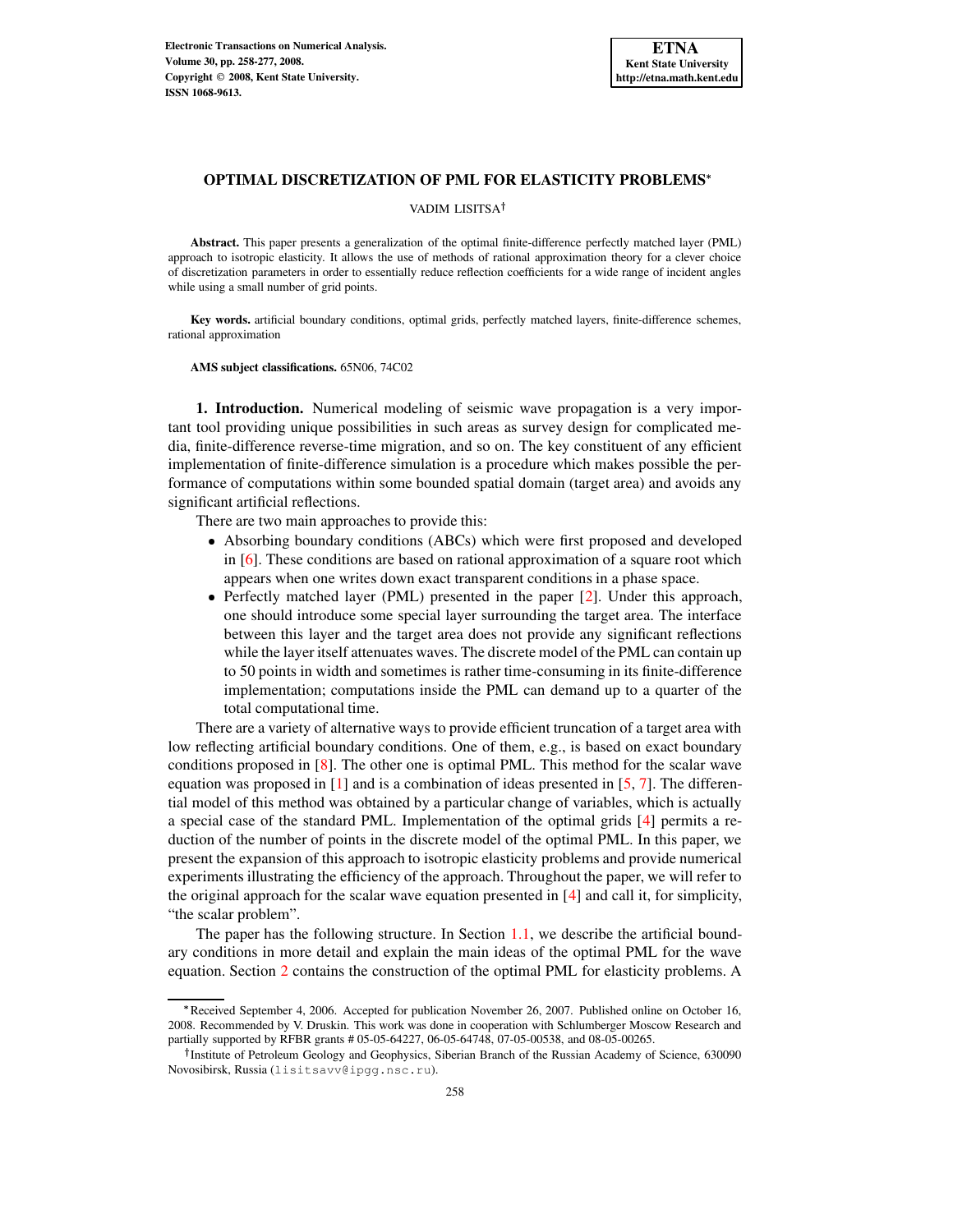finite-difference scheme in physical space for PML is presented and studied in Section [3.](#page-10-0) The numerical experiments are described and discussed in Section [4.](#page-14-0)

<span id="page-1-0"></span>**1.1. Artificial boundary conditions for wave equation.** Let us consider the 2D wave equation,

$$
\hat{u}_{tt} - \hat{u}_{xx} - \hat{u}_{yy} = 0,
$$

in the domain,  $t > 0$ ,  $x < 0$ ,  $y \in \mathbb{R}$ . Suppose that a "reflectionless" boundary condition is to be constructed on the boundary  $x = 0$ . We also assume that a source is placed deep enough inside the regular domain, so that only the propagative modes can be considered on the boundary. Artificial boundary conditions are constructed in the spectral domain, so we need to implement the Fourier transform,

<span id="page-1-3"></span>(1.1) 
$$
u(\omega, x, \eta) = \int_{-\infty}^{\infty} \int_{-\infty}^{\infty} \hat{u}(t, x, y) e^{i(\omega t + \eta y)} dt dy,
$$

and obtain the equation,

<span id="page-1-1"></span>(1.2) 
$$
u_{xx} + i\omega (1 - \theta^2) u = 0,
$$

where  $\theta = \frac{\eta}{\omega}$ . We will also need another form of this equation,

$$
u_{xx} + i\omega \Lambda u = 0,
$$

where  $\Lambda = 1 - \theta^2$ . As soon as only propagative modes are considered,  $\Lambda \in [0,1]$ .

Let us now describe the ABC's construction. The equation  $(1.2)$  possesses two plane wave solutions. The first one propagates to the right, while the second moves to the left. Therefore, the natural way to avoid reflections from the boundary  $x = 0$  is to cancel the second mode on the boundary. This leads to the condition,

<span id="page-1-2"></span>
$$
(1.3) \t\t u = \frac{-1}{i\omega\sqrt{\Lambda}}u_x|_{x=0}.
$$

In order to implement this condition in physical space, the inverse Fourier transform should be performed. However, this results in a nonlocal operator. Use of this operator for finitedifference simulation is complicated and computationally expensive. The main idea of ABC [\[6\]](#page-19-0) is to construct a rational approximation of the square root, so that the condition [\(1.3\)](#page-1-2) transforms to

$$
u=-\frac{P^{n-1}(\Lambda)}{i\omega P^n(\Lambda)}u_x|_{x=0},
$$

where  $P^{n}(\Lambda)$  is a polynomial of degree n. The inverse Fourier transform of the rational function can be easily obtained using the pole-residues theorem and provides one with local boundary conditions. This approach is low cost and efficient. Nevertheless, it has two disadvantages. ABC is quite difficult for implementation at the corners of the target area and becomes complicated for elasticity problems where more than one propagative mode exists.

The second type of reflectionless condition considered in the paper is PML. Assume the equation [\(1.2\)](#page-1-1) is stated for  $x < 0$ . Following [\[2\]](#page-19-1), one can introduce an artificial layer for  $x > 0$  and implement the complex change of variables inside the layer,

(1.4) 
$$
\frac{d}{dx} = \left(\alpha + \frac{\beta}{i\omega}\right)\frac{d}{d\tilde{x}}.
$$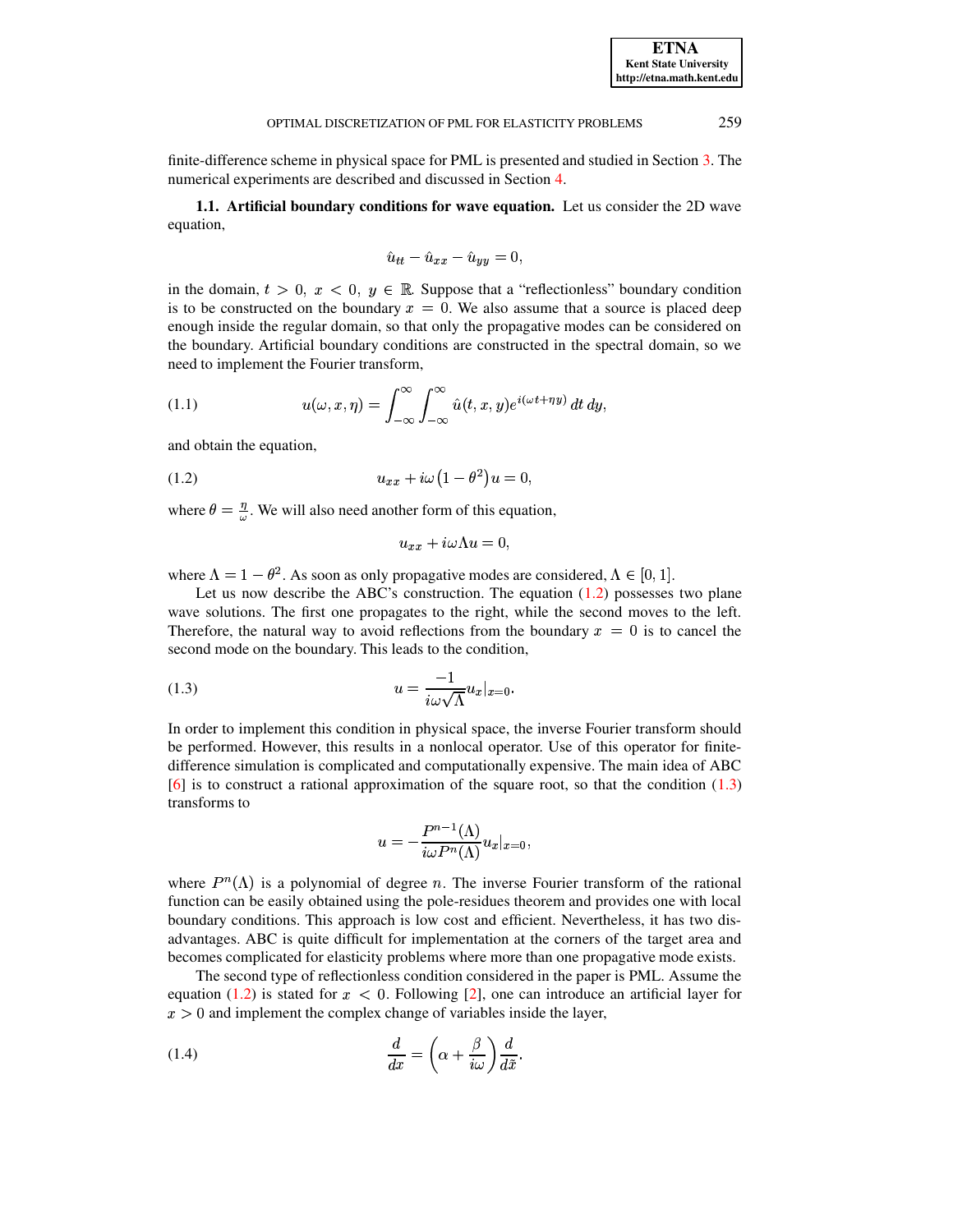This change of variables transforms propagative modes to evanescent ones if  $\beta \neq 0$ . The PML is simpler for implementation than ABC, but sometimes it needs as much as 50 points in  $x$  direction, which makes it computationally expansive.

Let us consider the optimal PML proposed in [\[1\]](#page-19-3). On the one hand, the Neumann-to-Dirichlet (NtD) problem can be stated for standard PML. That is, one must find a solution  $u(0, \omega, \eta)$  of the problem,

$$
\left(\alpha + \frac{\beta}{i\omega}\right)^{-1} \frac{d}{dx} \left(\left(\alpha + \frac{\beta}{i\omega}\right)^{-1} \frac{du}{dx}\right) + \omega^2 \Lambda u = 0,
$$
  

$$
\left(\alpha + \frac{\beta}{i\omega}\right)^{-1} \frac{du}{dx}\Big|_{x=0} = -1,
$$
  

$$
u|_{x=\infty} = 0.
$$

The solution of the NtD problem can be represented as

(1.5) 
$$
u(0, \omega, \eta, \alpha, \beta) = f_{\alpha\beta}(\omega, \eta)u_x(0),
$$

where  $f_{\alpha\beta}(\omega,\eta)$  is an NtD map, or impedance function. On the other hand, one can consider the discrete problem on a grid. Assume u is defined at points  $x_i$ , and  $u_x$  is assigned to points  $\hat{x}_i$ , on a grid. Defining the steps  $h_i = x_{i-1} - x_i$  and  $\hat{h}_i = \hat{x}_i - \hat{x}_{i-1}$ , one can write down the finite-difference (f-d) NtD problem,

$$
\left(\alpha + \frac{\beta}{i\omega}\right)^{-1} \hat{D} \left[ \left(\alpha + \frac{\beta}{i\omega}\right)^{-1} Du_i \right] + \omega^2 \Lambda u_i = 0,
$$
  

$$
\left(\alpha + \frac{\beta}{i\omega}\right)^{-1} \hat{D} u_1 = -1,
$$
  

$$
u_{k+1} = 0,
$$

where  $Df_i = \frac{f_{i+1}-f_i}{h_i}$  and  $\hat{D} = \frac{f_i-f_{i-1}}{\hat{h}_i}$ . Solution  $u_1$  of the f-d NtD problem can also be presented in terms of the NtD map,

(1.6) 
$$
u_1(\omega, \eta, \alpha, \beta) = f_{\alpha\beta}^k(\omega, \eta, h_i, \hat{h}_i) \hat{D} u_1.
$$

The approximation error, in this case, is  $||u(0) - u_1|| \le ||f_{\alpha\beta} - f_{\alpha\beta}^k|| ||u_x(0)|| = \delta^{\alpha\beta} ||u_x(0)||$ . So the discrepancy of the solution is defined by the error of the NtD map. As was proved in [\[1\]](#page-19-3), the inequality,

$$
\delta^{\alpha\beta}\geq \delta^{0\beta},
$$

holds for any parameters  $\alpha$  and  $\beta$ , where  $\beta$  is any real positive number. The f-d operator depends on the product of the grid steps and stretching factor  $\beta$ , so without loss of generality we assume that the latter is 1 and we vary the former to minimize the reflection. In this case, the NtD map of the differential problem becomes  $f(\Lambda(\omega, \eta)) = 1/\sqrt{\Lambda}$ . The finite-difference NtD map is the rational function coinciding with the one appearing in the description of ABC. The principal difference between optimal PML and ABC resides in the conversion of the rational function to the operator in the physical domain. The optimal PML allows one to represent the function in terms of spatial steps instead of high-order difference operators on the boundary as they appear for ABC. Below, we present the extension of this approach to elasticity problems.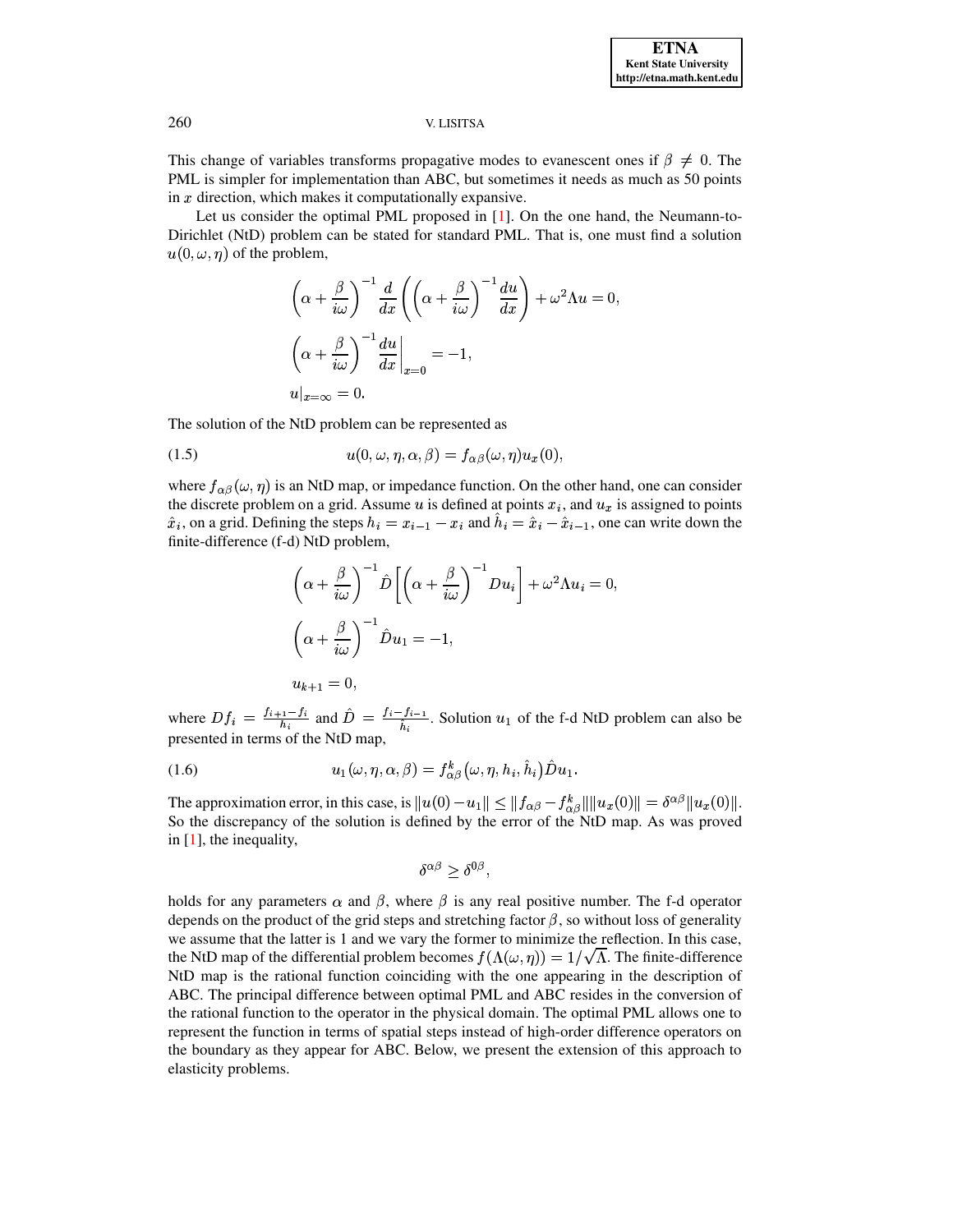# **2. Optimal PML for elasticity.**

**2.1. Statement of the problem.** First, let us recall the system of isotropic elasticity,

<span id="page-3-0"></span> $a(\hat{u}^{\dagger}) = (\hat{\sigma}^{\dagger})^{\dagger} \pm (\hat{\sigma}^{\dagger})^{\dagger}$  $a(\hat{u}^{\dagger}) = (\hat{\sigma}^{\dagger})^{\dagger} \pm (\hat{\sigma}^{\dagger})^{\dagger}$  $\hat{a}$   $( \hat{a}$   $)$   $=$   $( \lambda \pm 2\mu)( \hat{u}$   $)$   $\pm$   $\lambda(\hat{u}$   $)$  $\left(\hat{\sigma} \quad | \quad -\lambda(\hat{u} \quad | \quad +(\lambda+2u)(\hat{u} \quad | \quad) \right)$  $\left(\hat{\sigma} \quad | \quad -n\hat{\omega} \quad | \quad \pm n\hat{\omega} \quad | \quad \pm n\right)$ (2.1)

where  $\hat{u}_x$  and  $\hat{u}_y$  are the components of the velocity vector. Functions  $\hat{\sigma}_{xx}$ ,  $\hat{\sigma}_{yy}$ , and  $\hat{\sigma}_{xy}$  are the components of the stress tensor. Parameter  $\rho$  is a density of the medium and  $\lambda > 0$ ,  $\mu > 0$ are the Lame parameters characterizing the medium properties. All the functions are defined inside the domain  $t \geq 0$ ,  $x \leq 0$ ,  $y \in \mathbb{R}$ . We will later use this particular representation of the system to write down the finite-difference scheme in a spatial domain. In order to construct the optimal PML, it is convenient to rewrite the system as

(2.2) 
$$
\begin{bmatrix} 0 & A \ A^* & 0 \end{bmatrix} \frac{\partial}{\partial x} \begin{bmatrix} \hat{w}_1 \\ \hat{w}_2 \end{bmatrix} + \begin{bmatrix} B_1 & 0 \\ 0 & B_2 \end{bmatrix} \frac{\partial}{\partial y} \begin{bmatrix} \hat{w}_1 \\ \hat{w}_2 \end{bmatrix} - \begin{bmatrix} C_1 & 0 \\ 0 & C_2 \end{bmatrix} \frac{\partial}{\partial t} \begin{bmatrix} \hat{w}_1 \\ \hat{w}_2 \end{bmatrix} = 0,
$$

where the matrices are

$$
A = \begin{bmatrix} 1 & 0 \\ 0 & 1 \\ 0 & 0 \end{bmatrix}, \quad B_1 = \begin{bmatrix} 0 & 0 & 0 \\ 0 & 0 & 1 \\ 0 & 1 & 0 \end{bmatrix}, \quad B_2 = \begin{bmatrix} 0 & 1 \\ 1 & 0 \end{bmatrix},
$$

$$
C_1 = \begin{bmatrix} a_1 & 0 & a_3 \\ 0 & \rho & 0 \\ a_3 & 0 & a_1 \end{bmatrix}, \quad C_2 = \begin{bmatrix} \rho & 0 \\ 0 & a_2 \end{bmatrix},
$$

with

$$
a_1=\frac{\lambda+2\mu}{4\mu(\lambda+\mu)},\quad a_2=\frac{1}{\mu},\quad a_3=\frac{-\lambda}{4\mu(\lambda+2\mu)},
$$

and vectors  $\hat{w}_1 = (\hat{\sigma}_{xx}, \hat{u}_y, \hat{\sigma}_{yy})^T$ ,  $\hat{w}_2 = (\hat{u}_x, \hat{\sigma}_{xy})^T$ .

Following  $[1]$ , assume the PML should be constructed in the x direction. Let us perform the Fourier transform  $(1.1)$  and pure imaginary change of variables for  $x > 0$ ,

$$
\tilde{x} = \frac{1}{i\omega}x.
$$

This leads to the system of equations,

<span id="page-3-1"></span>(2.3) 
$$
i\omega \begin{bmatrix} 0 & A \\ A^* & 0 \end{bmatrix} \frac{d}{dx} \begin{bmatrix} w_1 \\ w_2 \end{bmatrix} + i\omega \begin{bmatrix} F_1 & 0 \\ 0 & F_2 \end{bmatrix} \begin{bmatrix} w_1 \\ w_2 \end{bmatrix} = 0,
$$

where

$$
F_1=\left[\begin{array}{ccc}-a_1&0&-a_3\\0&-\rho&\theta\\-a_3&\theta&-a_1\end{array}\right],\quad F_2=\left[\begin{array}{ccc}-\rho&\theta\\ \theta&-a_2\end{array}\right],
$$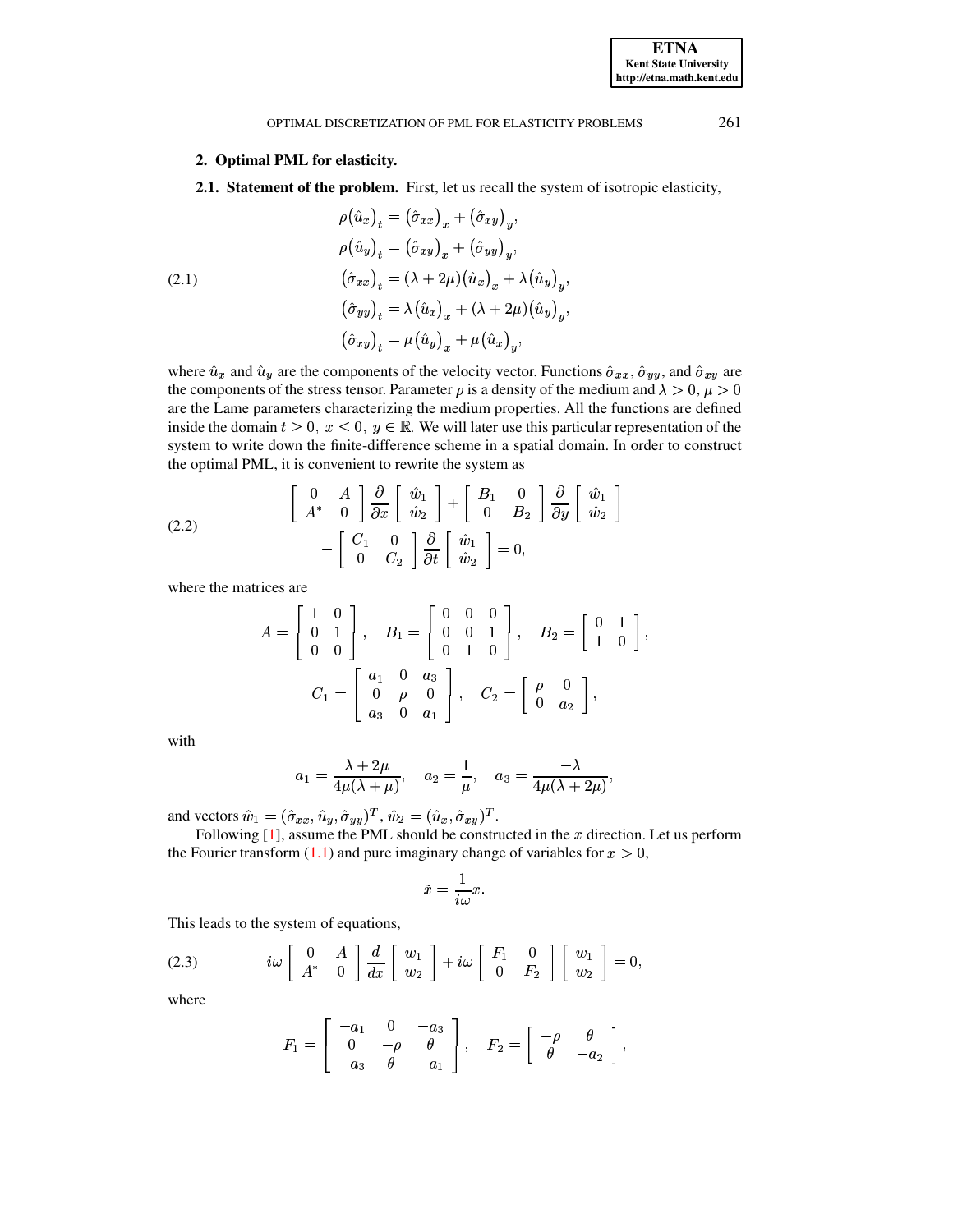$\theta = \frac{\eta}{\omega}$ . We also need to introduce additional spectral parameters,  $\Lambda_p = \frac{1}{v_s^2} - \theta^2$ ,  $\Lambda_s = \frac{1}{v_s^2} - \theta^2$ . Let us state the NtD problem for the PML. As one can see from  $(2.3)$ , the variables are

decoupled as two sets  $w_1$  and  $w_2$ . It is convenient to consider the first set of variables as Dirichlet data and the second as Neumann data. Throughout this paper, we will consider  $w_1$ as Neumann data and  $w_2$  as Dirichlet data. The dual problem has no principal difference; therefore, we omit it. Consider the NtD problem

<span id="page-4-0"></span>(2.4) 
$$
i\omega \begin{bmatrix} 0 & A \\ A^* & 0 \end{bmatrix} \frac{d}{dx} \begin{bmatrix} w_1 \\ w_2 \end{bmatrix} + i\omega \begin{bmatrix} F_1 & 0 \\ 0 & F_2 \end{bmatrix} \begin{bmatrix} w_1 \\ w_2 \end{bmatrix} = 0,
$$

$$
i\omega A^* w_1 \big|_{x=0} = -i\omega w_1^0, \quad w_2 \big|_{\tilde{x}=\infty} = 0,
$$

where  $w_1^0$  is assumed to be given Neumann data. The solution  $w_2(0, \omega, \eta)$  should be found.

2.2. Construction of NtD map. The solution of the problem  $(2.4)$  can be represented as an action of the NtD map on Neumann data. In this section, the explicit form of the NtD map is constructed. In order to simplify the representation, let us rewrite the first boundary condition of  $(2.4)$  as

<span id="page-4-1"></span>
$$
i\omega \left[\begin{array}{c} u_y \\ \sigma_{xx} \end{array}\right]_{x=0} = -i\omega \left[\begin{array}{c} u^0 \\ \sigma^0 \end{array}\right]
$$

Let us also recall the notation  $w_2 = (u_x, \sigma_{xy})^T$ .

THEOREM 2.1. The solution of the problem  $(2.4)$  can be represented as

$$
\begin{bmatrix} u_x(0, \omega, \eta) \\ \sigma_{xy}(0, \omega, \eta) \end{bmatrix} = \left[ R^s(\omega, \eta) f(\Lambda_s) + R^p(\omega, \eta) f(\Lambda_p) \right] \left[ \begin{array}{c} u^0 \\ \sigma^0 \end{array} \right]
$$

where

$$
f\big(\Lambda_j\big)=\frac{1}{\sqrt{\Lambda_j}},\quad j=p,s,
$$

are exact NtD maps corresponding to the scalar problem, for each scalar wave equation with velocities  $v_{p,s}$ . Matrices  $R^j$  have size 2  $\times$  2 and are bounded functions of the parameters  $\omega$ and  $\eta$ , so  $||R^j|| < \infty$ .

*Proof.* Construction of the solution will be performed in the original terms of problem (2.4). In order to construct the solution of the problem, it is convenient to reformulate it in terms of generalized functions. Continue the functions for  $x < 0$  and assume that  $w_2$  is even and  $w_1$  is odd. The jumps of  $A^*w_1$  ought to be equal to  $2w_1^0$ . In this case, the problem becomes

$$
\begin{bmatrix} 0 & A \\ A^* & 0 \end{bmatrix} \frac{d}{dx} \begin{bmatrix} w_1 \\ w_2 \end{bmatrix} + \begin{bmatrix} F_1 & 0 \\ 0 & F_2 \end{bmatrix} \begin{bmatrix} w_1 \\ w_2 \end{bmatrix} = \begin{bmatrix} 0 \\ -2w_1^0 \end{bmatrix}.
$$

Implementing the Fourier transform,

<span id="page-4-2"></span>
$$
\dot{f}(\xi) = \int_{-\infty}^{\infty} f(x)e^{i\xi x} dx,
$$

one comes to the system of linear algebraic equations,

(2.5) 
$$
\begin{bmatrix}\n-a_1 & 0 & -a_3 & i\xi & 0 \\
0 & -\rho & \theta & 0 & i\xi \\
-a_3 & \theta & -a_1 & 0 & 0 \\
i\xi & 0 & 0 & -\rho & \theta \\
0 & i\xi & 0 & \theta & -a_2\n\end{bmatrix}\n\begin{bmatrix}\n\dot{w}_1 \\
\dot{w}_2\n\end{bmatrix} = \begin{bmatrix}\n0 \\
-2w_1^0\n\end{bmatrix}
$$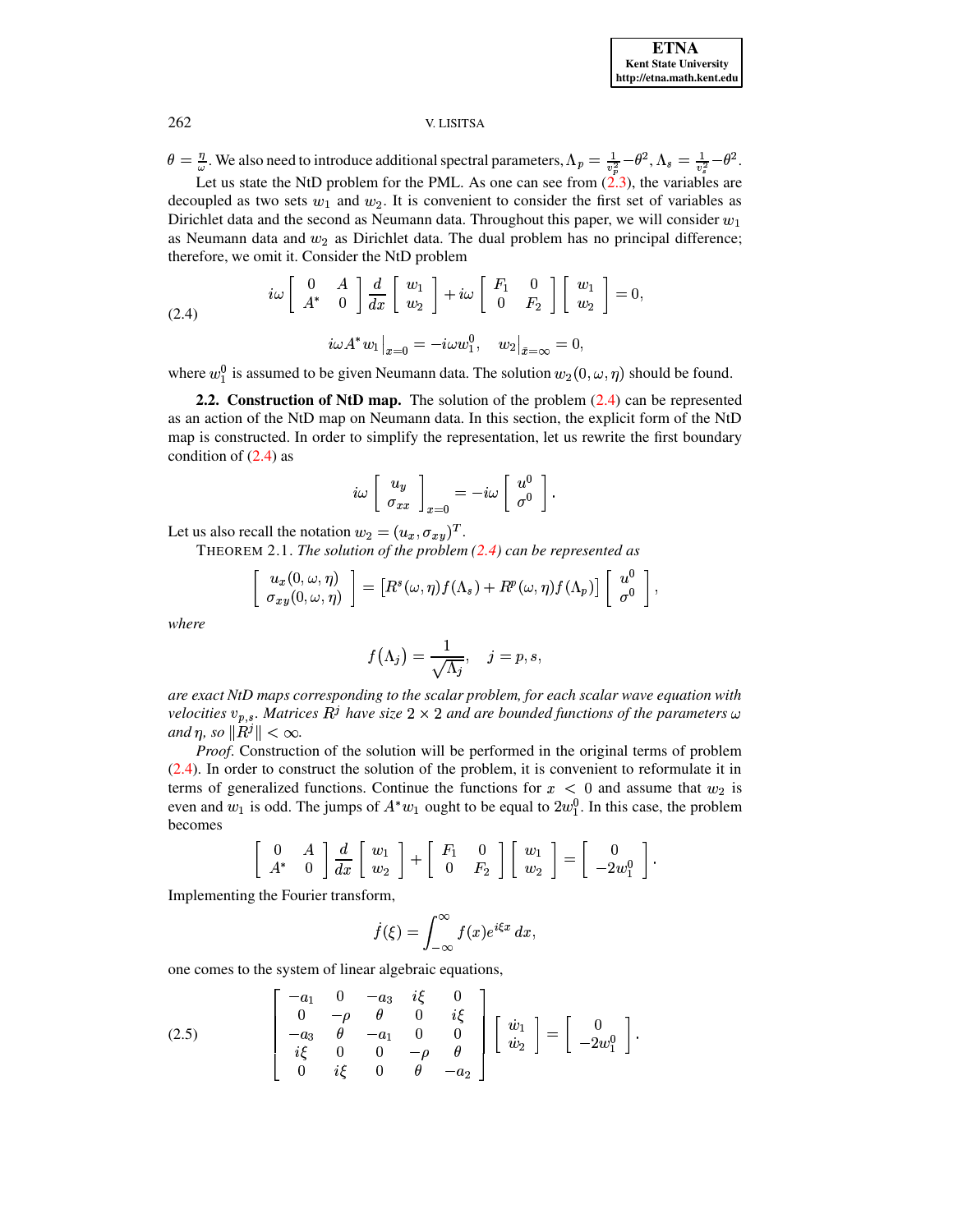This system can be resolved analytically,

<span id="page-5-0"></span>
$$
\dot{w}_1(0,\omega,\eta) = \left[ R^s(\omega,\eta) \frac{-1}{\xi^2 + \Lambda_s} + R^p(\omega,\eta) \frac{-1}{\xi^2 + \Lambda_p} \right] w_1^0.
$$

The exact representations of the matrices  $R^{j}(\omega, \eta)$  are required neither for construction of the optimal discretization, nor for computation of the wavefield. Nevertheless, their boundedness should be proved. In order to do this, let us present the matrices

$$
R^{s} = \begin{bmatrix} \frac{-v_{s}^{-2} + \Lambda_{s}}{\rho} & -\frac{3 - v_{p}^{2}v_{s}^{-2} - 2\Lambda_{s}v_{s}^{2}}{(v_{p}^{2} - v_{s}^{2})}v_{s}^{2}\theta \\ -\frac{3 - v_{p}^{2}v_{s}^{-2} - 2\Lambda_{s}v_{s}^{2}}{(v_{p}^{2} - v_{s}^{2})}v_{s}^{2}\theta & \frac{\mu(1 + v_{s}^{2}\Lambda_{s} - v_{s}^{4}\Lambda_{s}^{2})}{v_{s}^{2}} \\ \frac{-\Lambda_{p}}{\rho} & -\frac{2\Lambda_{s}v_{s}^{2} - 2v_{s}^{2}v_{p}^{-2}}{(v_{p}^{2} - v_{s}^{2})}v_{s}^{2}\theta \\ -\frac{2\Lambda_{s}v_{s}^{2} - 2v_{s}^{2}v_{p}^{-2}}{(v_{p}^{2} - v_{s}^{2})}v_{s}^{2}\theta & \frac{\mu\theta(v_{p}^{2} - v_{s}^{2} - v_{p}^{2}v_{s}^{2}\Lambda_{s})}{v_{p}^{2}} \end{bmatrix},
$$

where  $\theta = \frac{\eta}{\omega}$  and  $\Lambda_j = v_j^{-2} - \theta^2$ . As soon as only propagative modes are considered, parameters  $\Lambda_j \in [0, v_j^{-2}]$  and  $\theta$  are bounded. Velocities of the P-wave  $v_p = \sqrt{\frac{\lambda + 2\mu}{\rho}}$  and the S-wave  $v_s = \sqrt{\frac{\mu}{\rho}}$  are not equal. These two facts are enough to prove boundedness of the matrices. Applying the inverse Fourier transform and performing the change of variables  $z = -\xi^2$ , one has

$$
w_2(0) = \left[ R^s \int_{-\infty}^0 \frac{dz}{\pi \sqrt{-z}(\Lambda_p - z)} + R^p \int_{-\infty}^0 \frac{dz}{\pi \sqrt{-z}(\Lambda_s - z)} \right] w_1^0.
$$

Let us draw attention to the equality

$$
\int_{-\infty}^{0} \frac{dz}{\pi \sqrt{-z}(\Lambda - z)} = \frac{1}{\sqrt{\Lambda}} = f(\Lambda(\omega, \eta))
$$

for  $\Lambda > 0$ . The function  $f(\Lambda)$  is the NtD map corresponding to the optimal PML for the scalar wave equation. Finally, the key equality is

$$
w_2(0) = [R^s(\omega, \eta) f(\Lambda_s) + R^p(\omega, \eta) f(\Lambda_p)] w_1^0
$$

which is equivalent to

$$
\left[\begin{array}{c}u_x(0, \omega, \eta)\\ \sigma_{xy}(0, \omega, \eta)\end{array}\right] = \left[R^s(\omega, \eta)f(\Lambda_s) + R^p(\omega, \eta)f(\Lambda_p)\right]\left[\begin{array}{c}u^0\\ \sigma^0\end{array}\right]
$$

up to a change of notation.  $\Box$ 

2.3. Construction of finite-difference NtD map. In order to construct the finite-difference impedance, let us state the f-d NtD problem first. Introduce a staggered grid with two sets of points. The first one contains so-called "primary" points  $x_i$ ,  $i = 1, ..., k + 1$ , where the vector  $w_2$  is defined. The second set of points holds the "dual" ones  $\hat{x}_i$ ,  $i = 0, \ldots, k$ , where  $w_2$  is stored. Let us assume, in addition,  $x_1 = \hat{x}_0 = 0$  and define the steps by the rule  $h_i = x_{i+1} - x_i$ ,  $\hat{h}_i = \hat{x}_i - \hat{x}_{i-1}$ ,  $i = 1, \ldots, k$ . In order to simplify the representation of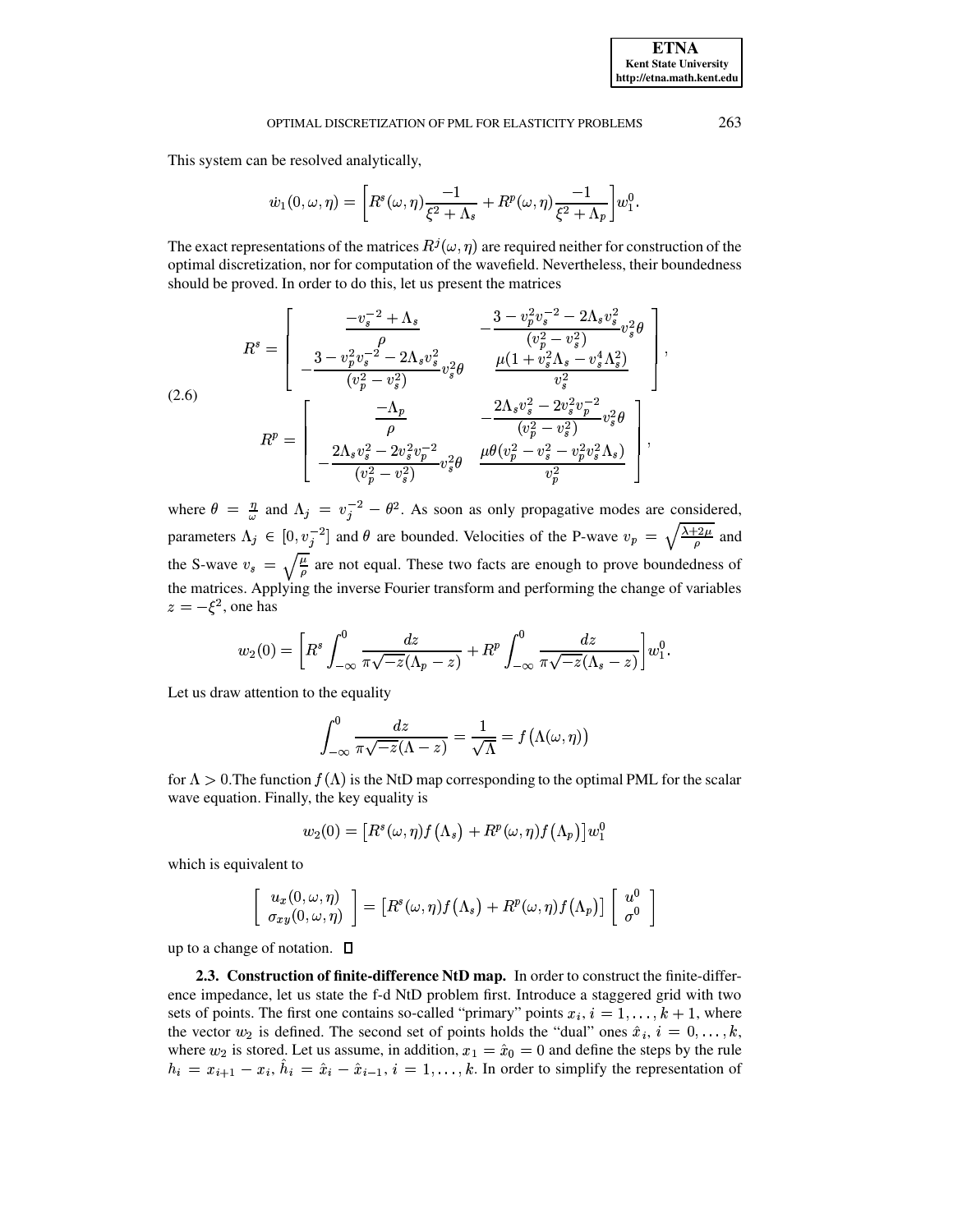the finite-difference scheme, let us come back to the original notation of the variables, i.e.,  $w_1 = (\sigma_{xx}, u_y, \sigma_{yy})^T$ ,  $w_2 = (u_x, \sigma_{xy})^T$ , and  $A^* w_1 = (\sigma_{xx}, u_y)^T$ , so that the condition at the interface becomes  $w_1^0 = (\sigma^0, u^0)^T$ . We will use both notations to perform the construction of the f-d NtD map. In terms of the introduced grid, the finite-difference scheme for PML can be represented as

<span id="page-6-0"></span>
$$
(2.7) \qquad \begin{bmatrix} 0 & 0 & 0 & Y & 0 \\ 0 & 0 & 0 & 0 & Y \\ 0 & 0 & 0 & 0 & 0 \\ X & 0 & 0 & 0 & 0 \\ 0 & X & 0 & 0 & 0 \end{bmatrix} \begin{bmatrix} \vec{\sigma}_{xx} \\ \vec{u}_y \\ \vec{\sigma}_{yy} \\ \vec{\sigma}_{xy} \end{bmatrix}
$$
  
+ 
$$
\begin{bmatrix} -a_1 I & 0 & -a_3 I & 0 & 0 \\ 0 & -\rho I & \theta I & 0 & 0 \\ -a_3 I & \theta I & -a_1 I & 0 & 0 \\ 0 & 0 & 0 & -\rho I & \theta I \\ 0 & 0 & 0 & \theta I & -a_2 I \end{bmatrix} \begin{bmatrix} \vec{\sigma}_{xx} \\ \vec{u}_y \\ \vec{u}_y \\ \vec{u}_y \\ \vec{u}_y \\ \vec{u}_y \\ \vec{h}_1^{-1} \mathbf{e}_1 \sigma^0 \\ \hat{h}_1^{-1} \mathbf{e}_1 u^0 \end{bmatrix}
$$

where the elements of the matrices are matrices themselves and their size is  $k \times k$ . The first component of the vector  $e_1$  is equal to one and all the rest are zeroes. The elements of the vectors are vector-columns with lengths equal to  $k$ . Matrices  $X$  and  $Y$  are

$$
X = \begin{bmatrix} \hat{h}_1 & 0 & \cdots & 0 \\ -\hat{h}_2 & \hat{h}_2 & & \vdots \\ 0 & \ddots & \ddots & 0 \\ 0 & -\hat{h}_k & \hat{h}_k \end{bmatrix}, \qquad Y = \begin{bmatrix} -h_1 & h_1 & 0 \\ 0 & \ddots & \ddots & 0 \\ \vdots & & -h_{k-1} & h_{k-1} \\ 0 & \cdots & 0 & -h_k \end{bmatrix}
$$

<span id="page-6-1"></span>The finite-difference solution at the interface  $x = 0$  is  $((u_x)_1, (\sigma_{xy})_1)^T = (w_2)_1$ . Just as for the differential problem, the solution of the f-d can be constructed explicitly. Moreover, the following theorem holds.

THEOREM 2.2. The solution of the problem  $(2.7)$  can be represented as

$$
\left[\begin{array}{c} (u_x)_1 \\ (\sigma_{xy})_1 \end{array}\right] = \left[R^s(\omega,\eta)f^k(\Lambda_s) + R^p(\omega,\eta)f^k(\Lambda_p)\right] \left[\begin{array}{c} u^0 \\ \sigma^0 \end{array}\right],
$$

where matrices  $R^s$  and  $R^p$  coincide with the ones from Theorem 2.1, and functions  $f^k(\lambda_j)$ ,  $j = p$ , s, are finite-difference NtD maps corresponding to the scalar wave equation with velocities  $v_i$ .

*Proof.* In order to solve the problem  $(2.7)$ , it is convenient to symmetrize it. Let us introduce the matrix  $A = C^{1/2}YB^{-1/2} = -(B^{1/2}XC^{-1/2})^T$ , where  $B = \text{diag}(\hat{h}_1, ..., \hat{h}_k)$ and  $C = diag(h_1, ..., h_k)$ . Implementation of the diagonal transform  $diag(C^{1/2}, C^{1/2},$  $C^{1/2}, B^{1/2}, B^{1/2}$  allows one to obtain the system

$$
\begin{bmatrix} -a_1I & 0 & -a_3I & A & 0 \ 0 & -\rho I & \theta I & 0 & A \ -a_3I & \theta I & -a_1I & 0 & 0 \ -A^T & 0 & 0 & -\rho I & \theta I \ 0 & -A^T & 0 & \theta I & -a_2I \ \end{bmatrix} \begin{bmatrix} \check{\sigma}_{xx} \\ \check{u}_y \\ \check{\sigma}_{yy} \\ \check{u}_x \\ \check{\sigma}_{xy} \end{bmatrix} = \begin{bmatrix} 0 \\ 0 \\ 0 \\ \sqrt{\hat{h}_1^{-1}} \mathbf{e}_1 \sigma^0 \\ \sqrt{\hat{h}_1^{-1}} \mathbf{e}_1 u^0 \end{bmatrix}.
$$

 $\mathbf{r}$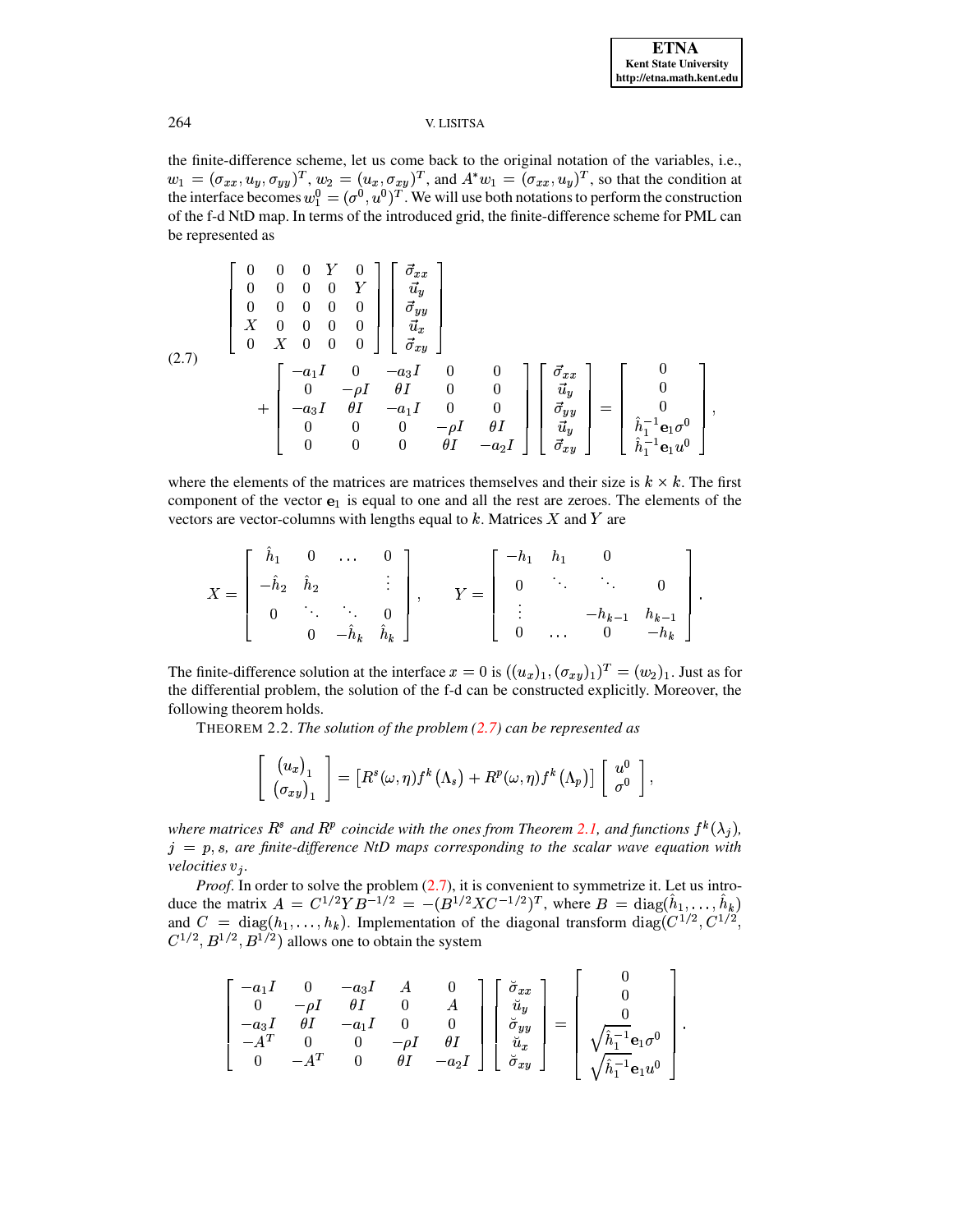With the help of the singular value decomposition of matrix  $A$ , one can simplify the system as follows:

|  |      | $\begin{array}{ccc} -a_1 I & 0 & -a_3 I & D \ 0 & -\rho I & \theta I & 0 \ -a_3 I & \theta I & -a_1 I & 0 \end{array}$ |            | $-\rho I$ $\theta I$ | $\bar{\sigma}_{x\,x}$<br>$\bar{u}_y$<br>$\frac{\bar{\sigma}_{yy}}{\bar{u}_x}$ | $\sqrt{\hat{h}_1^{-1}} \mathbf{s}_1 \sigma^0$      |
|--|------|------------------------------------------------------------------------------------------------------------------------|------------|----------------------|-------------------------------------------------------------------------------|----------------------------------------------------|
|  | $-D$ | 0                                                                                                                      | $\theta I$ | $-a_2I$              | $\bar{\sigma}_{xy}$                                                           | $\hat{h}_1^{-1}$ s <sub>1</sub> $u^0$ <sub>1</sub> |

where  $s_1$  is the vector consisting of the first components of the right singular vectors of the matrix  $A$ . One can see that the matrix of the system can be split into  $k$  independent matrices of the form

$$
\left[\begin{array}{cccc} -a_1 & 0 & -a_3 & d_i & 0 \\ 0 & -\rho & \theta & 0 & d_i \\ -a_3 & \theta & -a_1 & 0 & 0 \\ -d_i & 0 & 0 & -\rho & \theta \\ 0 & -d_i & 0 & \theta & -a_2 \end{array}\right] \left[\begin{array}{c} (\bar{\sigma}_{xx})_i \\ (\bar{u}_y)_i \\ (\bar{\sigma}_{yy})_i \\ (\bar{u}_x)_i \\ (\bar{\sigma}_{xy})_i \end{array}\right] = \left[\begin{array}{c} 0 \\ 0 \\ 0 \\ \sqrt{\hat{h}_1^{-1}} s_{1i} \sigma^0 \\ \sqrt{\hat{h}_1^{-1}} s_{1i} u^0 \end{array}\right]
$$

The system obtained is equivalent to (2.5) up to a change of variables, leaving  $(\bar{u}_x)_i$  and  $(\bar{\sigma}_{xy})_i$  the same. So we can write down the solution  $((\bar{u}_x)_i, (\bar{\sigma}_{xy})_i)^T$  as

$$
\left[\begin{array}{c} \left(\bar{u}_x\right)_i \\ \left(\bar{\sigma}_{xy}\right)_i \end{array}\right] = \left[R^s(\omega,\eta)\frac{\sqrt{\hat{h}_1^{-1}}s_{1i}}{d_i^2 + \Lambda_s} + R^p(\omega,\eta)\frac{\sqrt{\hat{h}_1^{-1}}s_{1i}}{d_i^2 + \Lambda_p}\right]\left[\begin{array}{c} u^0 \\ \sigma^0 \end{array}\right].
$$

Due to the equivalence of the system considered and the system which appeared in the proof of Theorem 2.1, matrices  $R^s$  and  $R^p$  are given by the formulas (2.6). Performing the inverse transforms, one can derive the solution  $(u_x)_1$  and  $(\sigma_{xy})_1$  of the form

$$
\left[\begin{array}{c} (u_x)_1 \\ (\sigma_{xy})_1 \end{array}\right] = \left[R^s(\omega,\eta) \sum_{i=1}^k \frac{y_i}{\Lambda_s - \psi_i} + R^p(\omega,\eta) \sum_{i=1}^k \frac{y_i}{\Lambda_s - \psi_i}\right] \left[\begin{array}{c} u^0 \\ \sigma^0 \end{array}\right],
$$

where  $y_i = s_{1i}^2 / \hat{h}_1$  and  $\psi_i = -d_i^2$ . Let us now establish now the finite-difference NtD map

$$
f^{k}(\Lambda) = \sum_{i=1}^{k} \frac{y_i}{\Lambda - \psi_i} = \frac{P^{k-1}(\Lambda)}{P^k(\Lambda)}.
$$

Following [1], the rational function obtained coincides with the f-d NtD map for the PML for the scalar wave equation.  $\Box$ 

Let us introduce a shorter notation for the f-d NtD map that will be useful for further investigations,

$$
(w_2)_1 = [R^s(\omega, \eta) f^k(\Lambda_s) + R^p(\omega, \eta) f^k(\Lambda_p)] w_1^0.
$$

2.4. Order of convergence. Let us define the discrepancy of the solution as

$$
\delta = \|w_2(0) - (w_2)_1\| = \left\| \left[ \begin{array}{c} u_x(0) \\ \sigma_{xy}(0) \end{array} \right] - \left[ \begin{array}{c} (u_x)_1 \\ (\sigma_{xy})_1 \end{array} \right] \right\|.
$$

265

**ETNA Kent State University** http://etna.math.kent.edu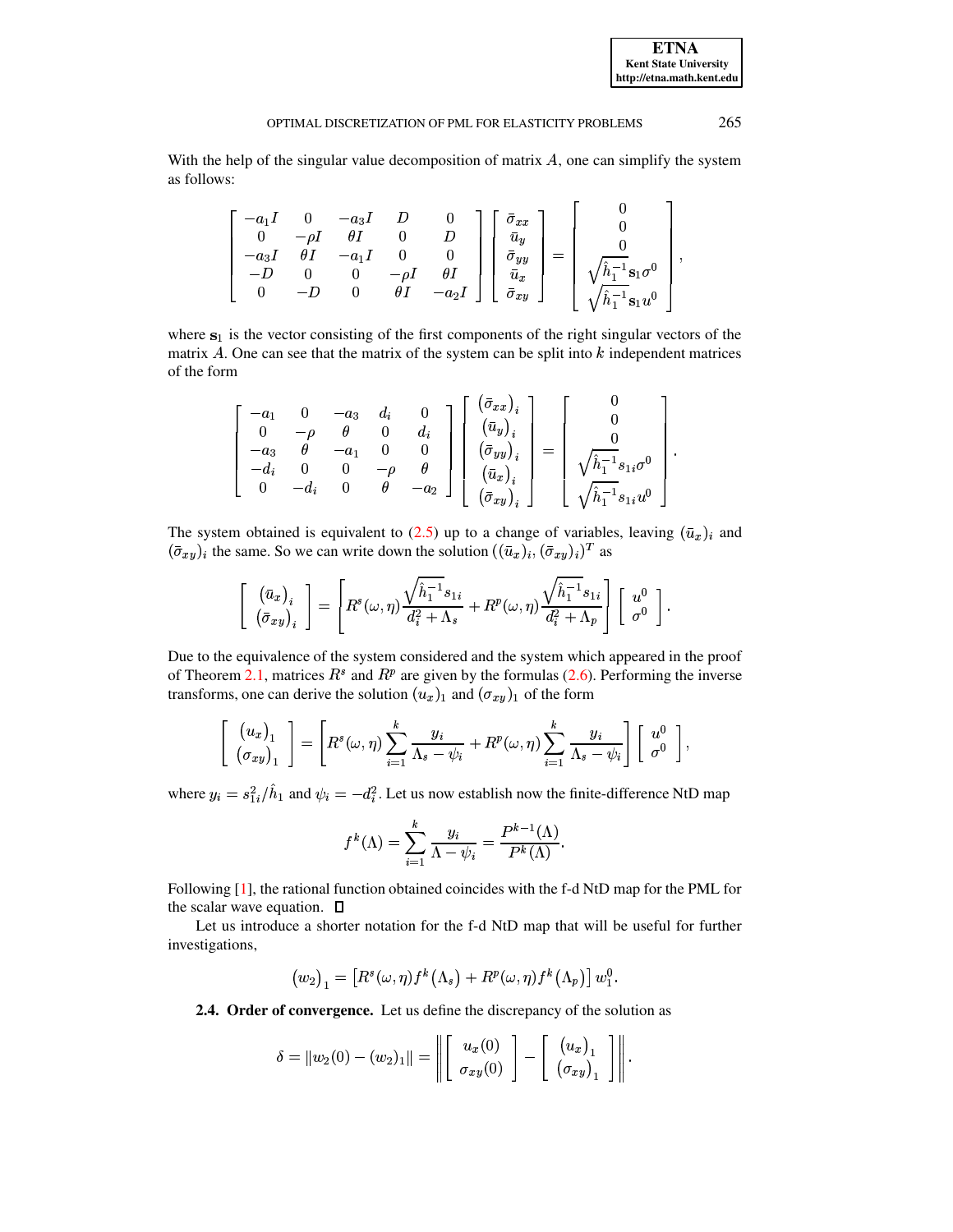We have the estimate,

$$
\delta = \| [f(\Lambda_s) - f^k(\Lambda_s)] R^s(\omega, \eta) w_1^0 + [f(\Lambda_p) - f^k(\Lambda_p)] R^p(\omega, \eta) w_1^0 \| \leq \| f(\Lambda_s) - f^k(\Lambda_s) \| \| R^s w_1^0 \| + \| f(\Lambda_p) - f^k(\Lambda_p) \| \| R^p w_1^0 \|.
$$

Due to the boundedness of the matrices  $R^s$  and  $R^p$  and the input data, the terms  $R^j w_1^0$  are bounded. So in order to investigate convergence, one should consider

$$
\|f(\Lambda_j)-f^k(\Lambda_j)\|=\left\|\frac{1}{\sqrt{\Lambda_j}}-\sum_{i=1}^k\frac{y_i}{\Lambda_j-\psi_i}\right\|
$$

Following  $[1]$ , let us use the norm of functions,

$$
|| f(\Lambda_j) - f^k(\Lambda_j)|| = \max_{\Lambda \in [0,\Lambda_1]} | f(\Lambda_j) - f^k(\Lambda_j) |,
$$

where  $\Lambda_1$  is defined by the problem. As it was shown above, the functions  $f(\Lambda_j)$ ,  $j = p, s$ , are the NtD maps of the scalar problem with velocities  $v_p$  and  $v_s$ , correspondingly. Let us consider the spectral parameters  $\Lambda_j$  in more detail. As soon as  $\Lambda_j = v_j^{-2} - \theta^2$ , it is easy to show that for propagative modes  $\Lambda_j \in [0, v_j^{-2}]$ . All isotropic elastic media satisfy the inequality  $v_p > v_s$ , so that

$$
\Lambda_j\in\left[0,v_j^{-2}\right]\subseteq\left[0,v_s^{-2}\right]
$$

We can also assume that  $v_s = 1$ . Otherwise, the problem can be remeasured to archive this property. Exploiting this embedding, we can derive the inequality

$$
|| f(\Lambda_p) - f^k(\Lambda_p) || = \max_{\Lambda \in [0, v_p^{-2}]} | f(\Lambda) - f^k(\Lambda) |
$$
  

$$
\leq \max_{\Lambda \in [0,1]} | f(\Lambda) - f^k(\Lambda) | = || f(\Lambda_s) - f^k(\Lambda_s) ||.
$$

Therefore, one can conclude that

$$
\delta \leq \max_{\Lambda \in [0,1]} |f(\Lambda) - f^k(\Lambda)| \left( \|R^s(\omega, \eta)w_1^0\| + \|R^p(\omega, \eta)w_1^0\| \right)
$$
  

$$
\leq \max_{\Lambda \in [0,1]} |f(\Lambda) - f^k(\Lambda)| \left( \|R^s(\omega, \eta)\| + \|R^p(\omega, \eta)\| \right) \left\| \begin{bmatrix} u_y(0) \\ \sigma_{xx}(0) \end{bmatrix} \right\|
$$

As was proven in  $[5]$ , use of optimal rational approximation of the inverted square root allows one to satisfy estimate

$$
\max_{\Lambda \in [0,1]} \left| \frac{1}{\sqrt{\Lambda}} - \sum_{i=1}^k \frac{y_i}{\Lambda - \psi_i} \right| \le C_1 e^{-\sqrt{k}C_2},
$$

where  $C_1$  and  $C_2$  are constants given in [4]. Finally, one can derive the error estimate for optimal discretization of the PML for elasticity,

$$
\delta < C e^{-\sqrt{k}C_2}
$$

where  $C$  is a bounded constant due to the limited nature of the Neumann data and the matrices  $R^s$  and  $R^p$ . Thus, implementation of optimal grids for the PML provides one with exponential order of convergence with respect to the number of grid points. For the artificial boundary conditions to be most effective, they need to be able to absorb not only the propagative modes of the solution, but also the evanescent ones. The proposed PML is optimal in terms of absorption of the propagative part. However, the evanescent part was left untreated. The obvious solution to this problem is to place these boundary conditions at a distance to receivers; this will ensure that the evanescent modes of the solution get absorbed.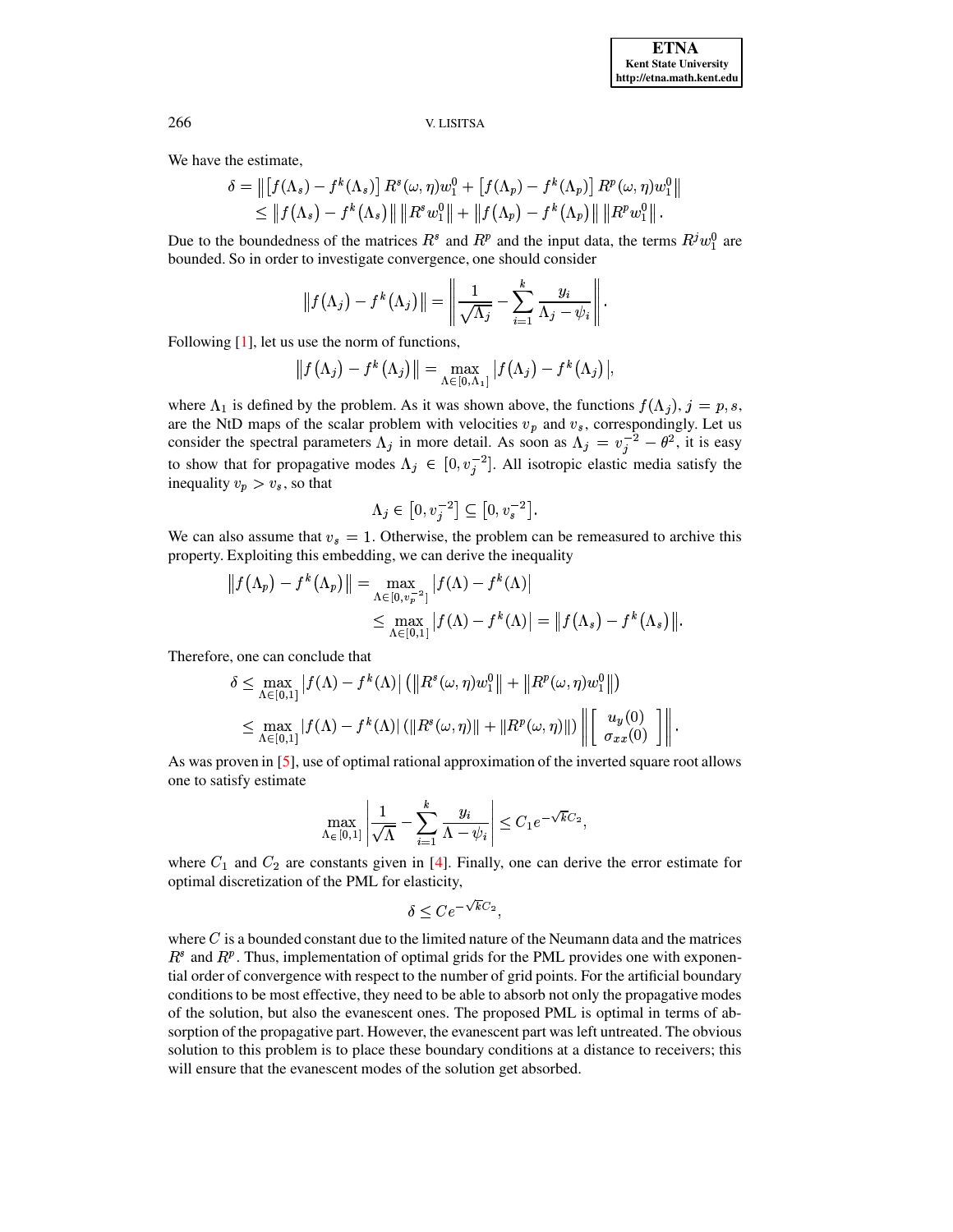2.5. Reconstruction of grid steps. The existence of the optimal discretization of PML for elasticity was proved above. This section presents the algorithm of the grid step computation when the rational approximation has been achieved already.

Suppose one already knows the rational function

$$
f^{k}(\Lambda) = \sum_{i=1}^{k} \frac{y_i}{\Lambda - \psi_i},
$$

where, following the proof of Theorem 2.2, parameters  $y_i$  are the first components of the right singular vectors of matrix A normalized over the first dual step. Variables  $\psi_i$  are equal minus squared singular values of the matrix. In order to recover the grid steps, one should reconstruct the matrix from the singular data. This problem can be reduced to the inverse spectral problem for symmetric tridiagonal matrices. It is easy to see that parameters  $y_i$  are normalized eigenvectors and  $\psi_i$  are eigenvalues of matrix  $H = -A^T A$ , which is tridiagonal and symmetric. The inverse spectral problem for these matrices is well studied; see, e.g., [3] for review.

Assume the matrix is already constructed. Let us write it down as

$$
H = \begin{bmatrix} \alpha_1 & \beta_1 & 0 & \dots & 0 \\ \beta_1 & \alpha_2 & \beta_2 & & \vdots \\ 0 & \ddots & \ddots & \ddots & 0 \\ \vdots & & \beta_{k-2} & \alpha_{k-1} & \beta_{k-1} \\ 0 & \dots & 0 & \beta_{k-1} & \alpha_k \end{bmatrix},
$$

where

$$
\alpha_1 = \frac{1}{h_1 \hat{h}_1}, \qquad \beta_i = \frac{1}{h_i \sqrt{\hat{h}_i \hat{h}_{i+1}}}, \qquad i = 1, \dots, k-1,
$$

$$
\alpha_i = \frac{1}{\hat{h}_i} \left( \frac{1}{h_i} + \frac{1}{h_{i-1}} \right), \qquad i = 2, \dots, k.
$$

In order to recover the grid, steps one should invert these formulas and the initial condition

$$
\sum_{i=1}^k y_i = \sum_{i=1}^k \frac{s_{1i}^2}{\hat{h}_1} = \frac{1}{\hat{h}_1}.
$$

Finally, one gets the recursive algorithm to construct the steps

$$
\hat{h}_1 = \frac{1}{\sum_{i=1}^k y_i}, \qquad \hat{h}_i = \frac{1}{\beta_{i-1}^2 h_{i-1}^2 \hat{h}_{i-1}}, \qquad i = 2, \dots, k,
$$
  

$$
h_1 = -\frac{1}{\hat{h}_1 \alpha_1}, \qquad h_i = -\frac{1}{\alpha_i \hat{h}_i + 1/h_{i-1}}, \qquad i = 2, \dots, k.
$$

The properties of the algorithm are discussed in  $[4]$ . The examples of the grid steps for spectral interval  $\Lambda \in [0,1]$  for different numbers of the points inside the PML are (provided by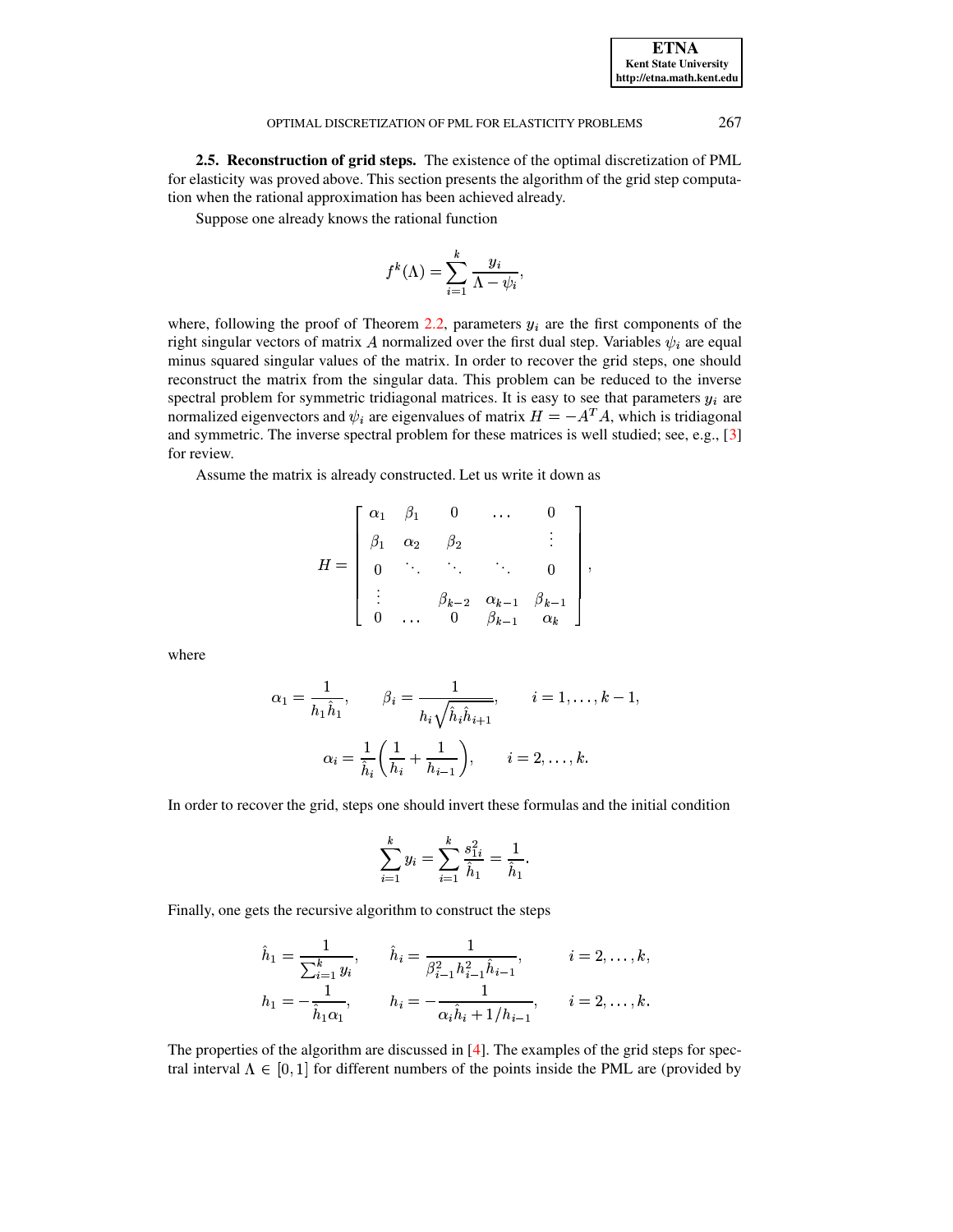# L. Knizhnerman)

| $k=2$                       |                                                 |
|-----------------------------|-------------------------------------------------|
| $h_1 = 2.365487995263112,$  | $\hat{h}_1 = 6.180339887498947 \cdot 10^{-1}$ , |
| $h_2 = 52.467327734734150,$ | $h_2 = 7.486067977499783,$                      |
| $k=3$                       |                                                 |
| $h_1 = 1.653239359561106,$  | $\hat{h}_1 = 4.808627161472366 \cdot 10^{-1},$  |
| $h_2 = 9.382459638953518,$  | $\hat{h}_2 = 3.780563735130913,$                |
| $h_3 = 222.6171432329176,$  | $\hat{h}_3 = 30.5232141352186,$                 |
| $k=5$                       |                                                 |
| $h_1 = 1.148373258296764,$  | $\hat{h}_1 = 3.56609347906754 \cdot 10^{-1},$   |
| $h_2 = 4.019019551581278,$  | $h_2 = 2.229274743906089,$                      |
| $h_3 = 15.11442138770956,$  | $\hat{h}_3 = 7.492603535587417,$                |
| $h_4 = 88.28452858074355,$  | $\hat{h}_4 = 33.90525047350573,$                |
| $h_5 = 2167.441887240847,$  | $\hat{h}_5 = 295.080551875105.$                 |

<span id="page-10-0"></span>3. Finite-difference schemes. First of all let us recall the Virieux finite-difference scheme  $[9]$  on staggered grids for isotropic elasticity. We drop the "hat" over variables in the time domain because we will no longer consider any equations or functions inthe spectral domain. In order to simplify the representation of the f-d scheme, let us introduce the operators

$$
D_{ij}^{q-1/2}f = \frac{f_{ij}^q - f_{ij}^{q-1}}{\tau}, \qquad D_{ij}^q f = \frac{f_{ij}^{q+1/2} - f_{ij}^{q-1/2}}{\tau},
$$
  
\n
$$
(L^x)_{ij}^q f = \frac{f_{ij}^q - f_{i-1j}^q}{h_{i-1}}, \qquad (\hat{L}^x)_{ij}^q f = \frac{f_{i+1j}^q - f_{ij}^q}{\hat{h}_i},
$$
  
\n
$$
(L^y)_{ij}^q f = \frac{f_{ij}^q - f_{ij-1}^q}{H_{j-1}}, \qquad (\hat{L}^y)_{ij}^q f = \frac{f_{ij+1}^q - f_{ij}^q}{\hat{H}_j},
$$

where  $h_i = x_{i+1} - x_i$ ,  $\hat{h}_i = \hat{x}_{i+1} - \hat{x}_i$ , and the same for the second spatial direction. This notation differs from the notation used for the grid construction, but is more natural for the representation of the finite-difference scheme. The Virieux scheme [9] is

(3.1)  
\n
$$
\rho D_{ij}^{q-1/2} (u_x) = (L^x)_{ij}^{q-1/2} (\sigma_{xx}) + (\hat{L}^y)_{ij}^{q-1/2} (\sigma_{xy}),
$$
\n
$$
\rho D_{ij}^{q-1/2} (u_y) = (\hat{L}^x)_{ij}^{q-1/2} (\sigma_{xy}) + (L^y)_{ij}^{q-1/2} (\sigma_{yy}),
$$
\n
$$
D_{ij}^q (\sigma_{xx}) = (\lambda + 2\mu) (\hat{L}^x)_{ij}^q (u_x) + \lambda (\hat{L}^y)_{ij}^q (u_y),
$$
\n
$$
D_{ij}^q (\sigma_{yy}) = \lambda (\hat{L}^x)_{ij}^q (u_x) + (\lambda + 2\mu) (\hat{L}^y)_{ij}^q (u_y),
$$
\n
$$
D_{ij}^q (\sigma_{xy}) = \mu (L^x)_{ij}^q (u_y) + \mu (L^y)_{ij}^q (u_x).
$$

Superscripts denote the number of the time instants. Subscripts denote the numbers of points in x and y directions, correspondingly. So  $f_{ij}^n = f(t^q, x_i, y_j)$ . If equidistant grids are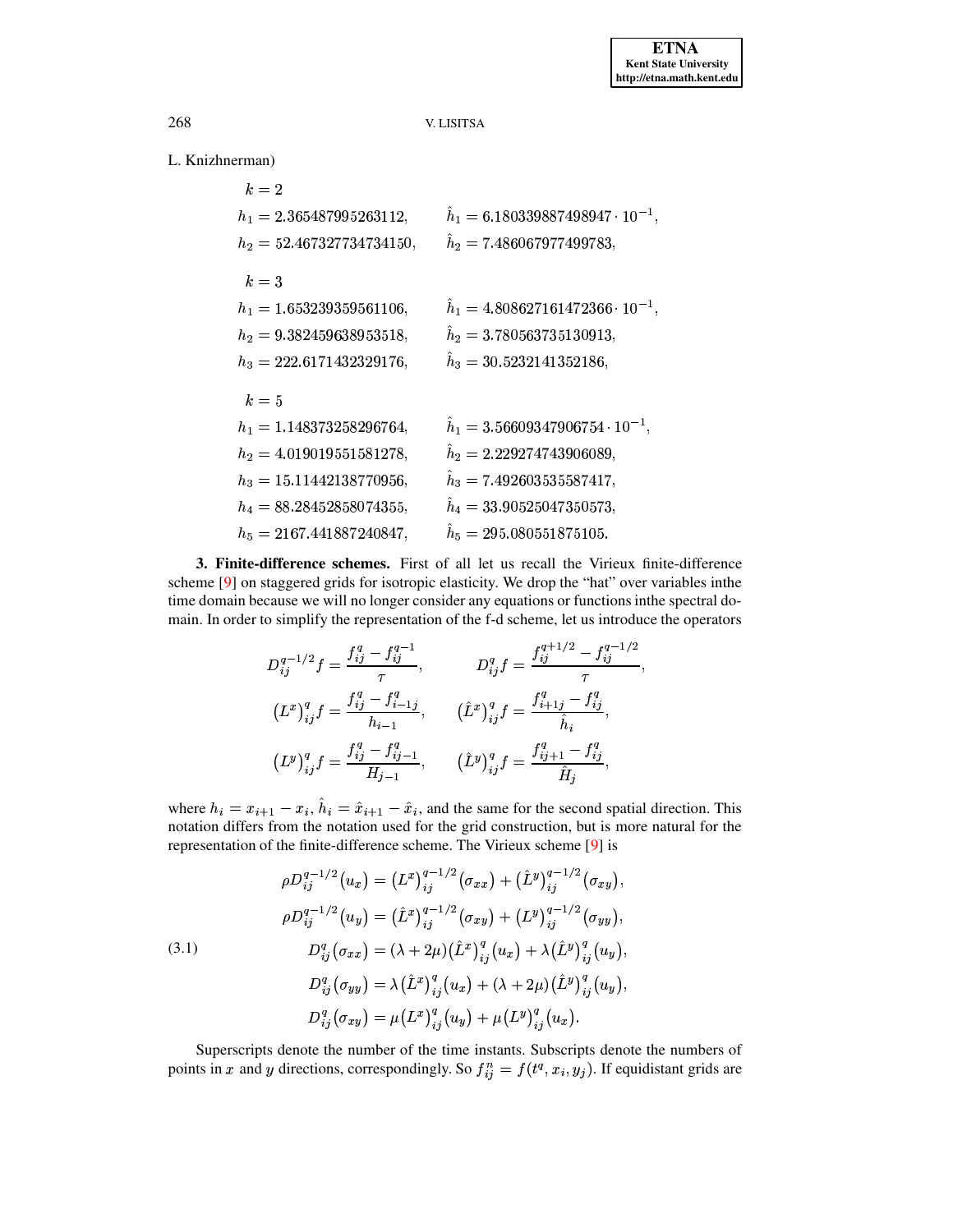| <b>ETNA</b>                  |  |  |  |  |  |  |
|------------------------------|--|--|--|--|--|--|
| <b>Kent State University</b> |  |  |  |  |  |  |
| http://etna.math.kent.edu    |  |  |  |  |  |  |

269

#### OPTIMAL DISCRETIZATION OF PML FOR ELASTICITY PROBLEMS

used, then  $h_i = h_i = h_x$ ,  $H_j = H_j = h_y$ , and  $f_{ij}^n = f(\tau n, i h_x, j h_y)$ . The scheme is explicit, conditionally stable, and provides one with the second order of approximation [9]. As soon as wave processes are simulated, the dispersion properties of the scheme should be taken into account. This means that the velocity of the finite-difference solution depends on the discretization and converges to the true solution when the grid is refined. The difference between the velocities is crucial for later discussion of the reflection coefficients at the interface between the target area and the PML.

**3.1. Finite-difference scheme for PML.** The pure imaginary change of variables performed in spectral domain to construct the optimal PML leads one to the change in time domain,

$$
\frac{\partial}{\partial x} \to \frac{\partial^2}{\partial x \partial t}
$$

Using this substitution and the matching conditions,

$$
[u_x]|_{x=0} = 0, \t [u_y]|_{x=0} = 0,
$$
  

$$
[\sigma_{xx}]|_{x=0} = 0, \t [\sigma_{xy}]|_{x=0} = 0,
$$

one can construct the finite-difference scheme for the PML. In the present notation,  $[f]_{x=0} = f(0+) - f(0-)$  means the jumps of the function. Due to the change of variables presented above, functions  $u_x$ ,  $\sigma_{xx}$ , and  $\sigma_{yy}$  should be defined at the integer knots while all others are defined at fractional ones. Thus, the finite-difference scheme for the PML becomes implicit. The advantage of the scheme is the possibility of splitting it into two independent ones. The first scheme is used to compute the solution at integer time layers. The second one allows the update of the solution at fractional instants.

Opposite to the notation used for the construction of the optimal discretization, it is convenient to introduce the grid nodes by the following rule. Let both "primary" and "dual" points  $x_i$  and  $\hat{x}_i$  be correspondingly defined for  $i = 0, \ldots, k$ . Moreover, due to the construction of the optimal grids, let us require  $x_0 = \hat{x}_0 = 0$ . Therefore, the negative indexes correspond to the target area where the Virieux scheme is used and the positive ones including zero represent the PML. The finite-difference scheme inside the PML is

$$
\rho D_{ij}^{q-1/2}(u_x) = (\hat{L}^x)^{q-1/2}_{ij} D_{ij}^{q-1/2}(\sigma_{xx})
$$
  
+  $(\hat{L}^y)^{q-1/2}_{ij}(\sigma_{xy}), \quad i = 0, ..., k - 1,$   

$$
(u_x)^q_{kj} = 0,
$$
  

$$
D_{ij}^{q-1/2}(\sigma_{xx}) = (\lambda + 2\mu)(L^x)^{q-1/2}_{ij} D_{ij}^{q-1/2}(u_x)
$$
  
+  $\lambda(\hat{L}^y)^{q-1/2}_{ij}(u_y), \quad i = 1, ..., k,$   

$$
\frac{\rho h_x}{\tau} D_{0j}^{q-1/2}(u_x) = D_{0j}^{q-1/2}(\sigma_{xx}) + \frac{(\sigma_{xx})^{q-1}_{0j} - (\sigma_{xx})^{q-1/2}_{-1j}}{\tau/2}
$$
  
+  $\frac{h_x}{\tau}(\hat{L}^y)^{q-1/2}_{0j}(\sigma_{xy}),$   

$$
D_{ij}^{q-1/2}(\sigma_{yy}) = \lambda(L^x)^{q-1/2}_{ij} D_{ij}^{q-1/2}(u_x)
$$
  
+  $(\lambda + 2\mu)(\hat{L}^y)^{q-1/2}_{ij}(u_y), \quad i = 1, ..., k$ 

<span id="page-11-0"></span> $(3.2)$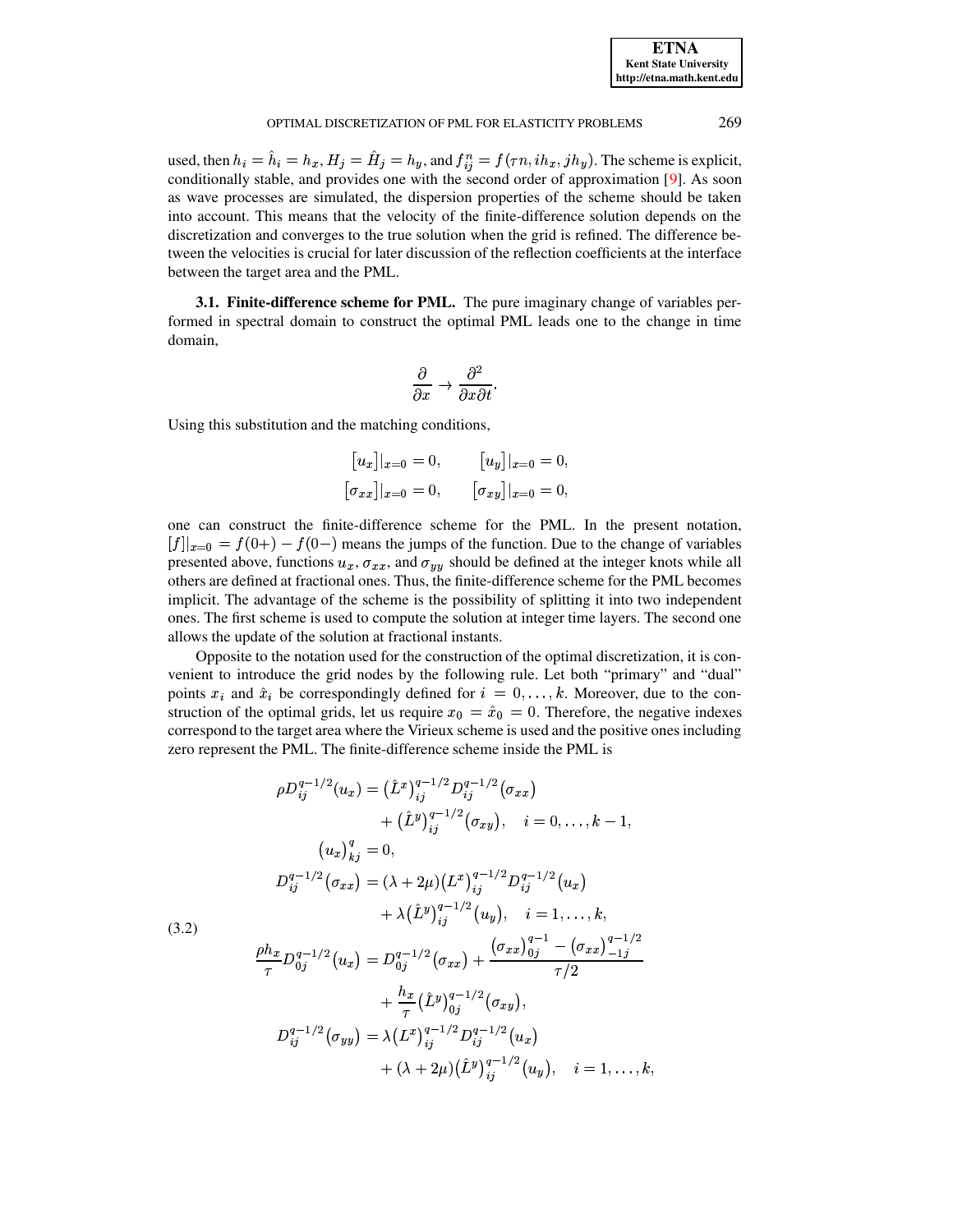<span id="page-12-0"></span>(3.3)  
\n
$$
D_{ij}^{q}(\sigma_{xy}) = \mu (\hat{L}^{x})_{ij}^{q} D_{ij}^{q}(u_{y}) + \mu (L^{y})_{ij}^{q}(u_{x}), \quad i = 0, ..., k - 1,
$$
\n
$$
(\sigma_{xy})_{kj}^{q+1/2} = 0,
$$
\n
$$
\rho D_{ij}^{q}(u_{y}) = (L^{x})_{ij}^{q} D_{ij}^{q}(\sigma_{xy}) + (\hat{L}^{y})_{ij}^{q}(\sigma_{yy}), \quad i = 1, ..., k,
$$
\n
$$
\frac{h_{x}}{\mu \tau} D_{0j}^{q}(\sigma_{xy}) = D_{0j}^{q}(u_{y}) + \frac{(u_{y})_{0j}^{q-1/2} - (u_{y})_{-1j}^{q}}{\tau/2} + \frac{h_{x}}{\tau} (L^{y})_{0j}^{q}(u_{x}).
$$

The first system is used to update the solution at the integer time layers, and the second one allows computation of the solution at fractional instants. In order to deal with the implicit finite-difference scheme, the properties of the matrices should be investigated in detail. The first of them is the singularity of the matrices. The second one is the condition number. It is possible to prove the nonsingularity analytically, but the conditioning can only be investigated numerically.

# 3.2. Properties of the matrices.

**3.2.1. Nonsingularity.** One can see that the systems  $(3.2)$  and  $(3.3)$  excluding the equations for the  $\sigma_{yy}$  coincide up to coefficients. The nonsingularity of the matrix can be shown for the matrix of the  $(3.3)$ , and the result will hold for the other system.

Let us rewrite the system  $(3.3)$  as  $Mx = b$ , where

$$
x = (D_{0j}^q(\sigma_{xy}), \ldots, D_{k-1j}^q(\sigma_{xy}), D_{0j}^q(u_y), \ldots, D_{kj}^q(u_y))^T,
$$

and  $M$  is

$$
M = \left[ \begin{array}{cc} I_k & B \\ F & I_{k+1} \end{array} \right].
$$

Matrices  $I_k$  are  $k \times k$  unitary ones,

$$
B = \begin{bmatrix} \beta_1 & -\beta_1 & & 0 \\ & \ddots & \ddots & \\ 0 & & \beta_k & -\beta_k \end{bmatrix}, \quad F = \begin{bmatrix} -\alpha_0 & 0 & \dots & 0 \\ \alpha_1 & -\alpha_1 & & \vdots \\ 0 & \ddots & \ddots & 0 \\ \vdots & & \alpha_{k-1} & -\alpha_{k-1} \\ 0 & \dots & 0 & \alpha_k \end{bmatrix}
$$

All the elements of the matrices are greater than zero,  $\alpha_0 = h_x/(\tau \mu) > 0$ ,  $\alpha_i = 1/(h_i \rho) > 0$ , and  $\beta_i = \mu/\hat{h}_i > 0$  for  $i = 1, \ldots, k$ .

Let us introduce two sets of matrices. The first one is

$$
D_i = \left[ \begin{array}{cc} I_{k-i+1} & B_i \\ F_i & I_{k-i+1} \end{array} \right],
$$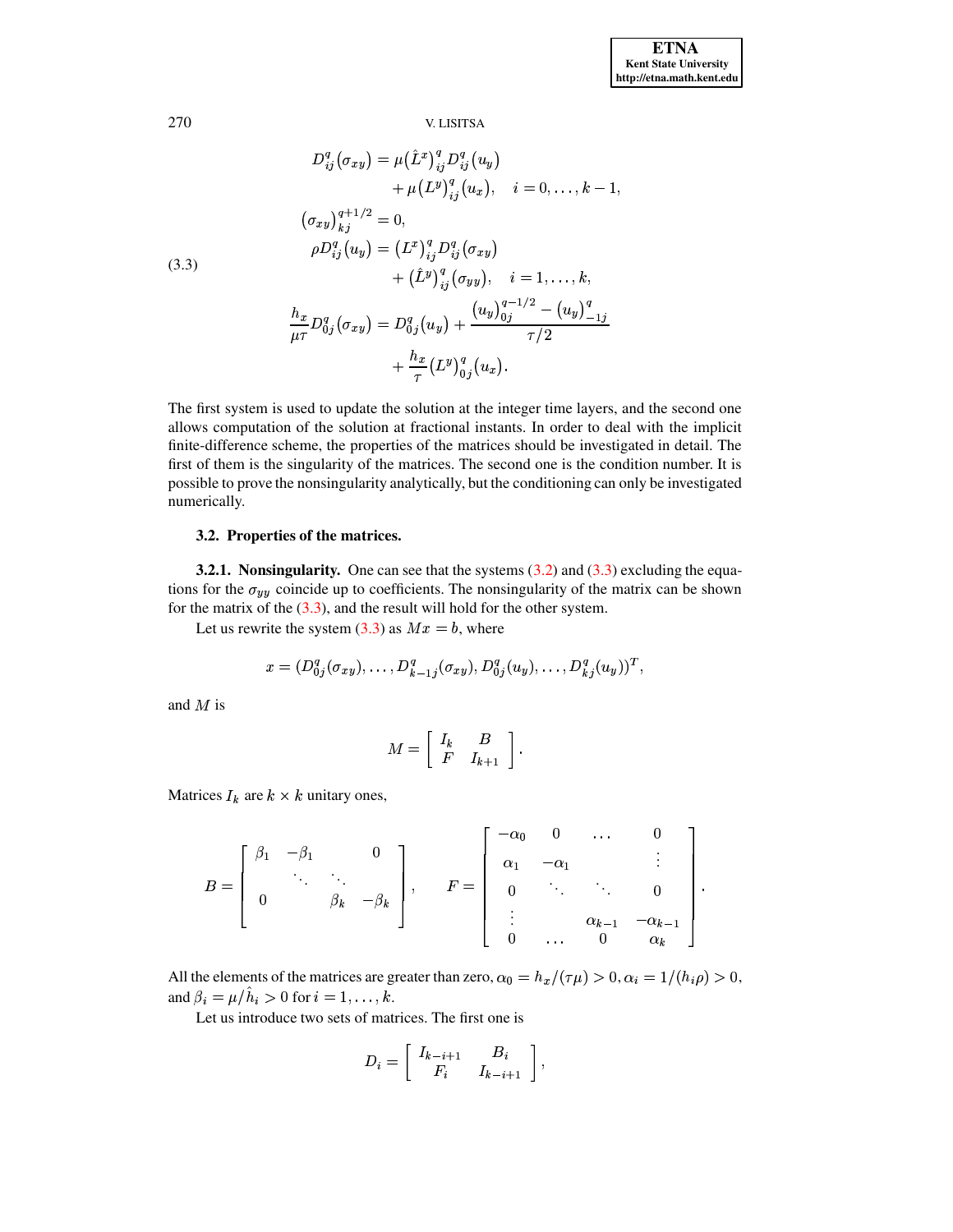where  $I_n$  is the unitary matrix of the size n. The other is

$$
F_i = \begin{bmatrix} \alpha_i & -\alpha_i & & & 0 \\ 0 & \ddots & & & \\ \vdots & & \alpha_{k-1} & -\alpha_{k-1} \\ 0 & \dots & 0 & \alpha_k \end{bmatrix}, \qquad B_i = \begin{bmatrix} -\beta_i & 0 & \dots & 0 \\ \beta_{i+1} & -\beta_{i+1} & & \vdots \\ & \ddots & \ddots & 0 \\ 0 & & \beta_k & -\beta_k \end{bmatrix}.
$$

The second set consists of matrices

$$
\tilde{D}_i = \left[ \begin{array}{cc} I_{k-i} & \tilde{B}_i \\ \tilde{F}_i & I_{k-i+1} \end{array} \right],
$$

where  $F_i$  and  $\tilde{B}_i$  are obtained from F and B correspondingly by annihilating first the *i* rows and columns. It is easy to see that the following recurrence relations and initial conditions hold,

$$
\det (D_i) = \det (\dot{D}_i) + \alpha_i \beta_i \det (D_{i+1}),
$$
  

$$
\det (\tilde{D}_i) = \det (D_{i+1}) + \alpha_i \beta_{i+1} \det (\tilde{D}_{i+1}),
$$
  

$$
\det (D_k) = 1 + \alpha_k \beta_k,
$$
  

$$
\det (\tilde{D}_k) = 1.
$$

Taking into account positivity of the properties  $\alpha_i$  and  $\beta_i$ , one can prove that determinants  $\det(D_1)$  and  $\det(\overline{D}_1)$  are strictly positive for any k by using mathematical induction.

It is clear that the determinant of the matrix  $M$  can be represented, by annihilating the  $(k + 1)$ st column, as

$$
\det(M) = -\det(D_1) - \beta_1 \det(D_1).
$$

If  $\beta_1 > 0$ ,  $\det(D_1) > 0$ , and  $\det(D_1) > 0$ , then one can conclude that  $\det(M) < 0$  for any medium parameters and grid steps. Therefore, the matrix is not singular for any appropriate media parameters and grid steps.

All the same argument can be used for the matrix of the system  $(3.2)$ .

3.2.2. Conditioning. Due to the high complexity of the analytical investigations, the conditioning is studied numerically. On the one hand, if one deals with nondimensional variables and media parameters, i.e., the velocities and the density are about  $10<sup>0</sup>$ , then the condition numbers of the matrices (3.2) and (3.3) are between  $10^0$  and  $10^1$ . On the other hand, if dimensional variables are used, then the velocities and the density are about  $10<sup>3</sup>$ . This leads one to Lame parameters  $\lambda$  and  $\mu$  equal to  $10^8 - 10^{10}$ , so the condition numbers of the matrices rise up to  $10^{12} - 10^{16}$ . It is clear that the matrices become hard to invert properly and preconditioning is required.

The preconditioning of this matrix can be done explicitly without additional cost. Let us consider the system  $(3.3)$  written in the form

$$
\left[\begin{array}{cc} I_k & B \\ F & I_{k+1} \end{array}\right] \left[\begin{array}{c} D_{*j}^q(\sigma_{xy}) \\ D_{*j}^q(u_y) \end{array}\right] = \left[\begin{array}{c} f_1 \\ f_2 \end{array}\right],
$$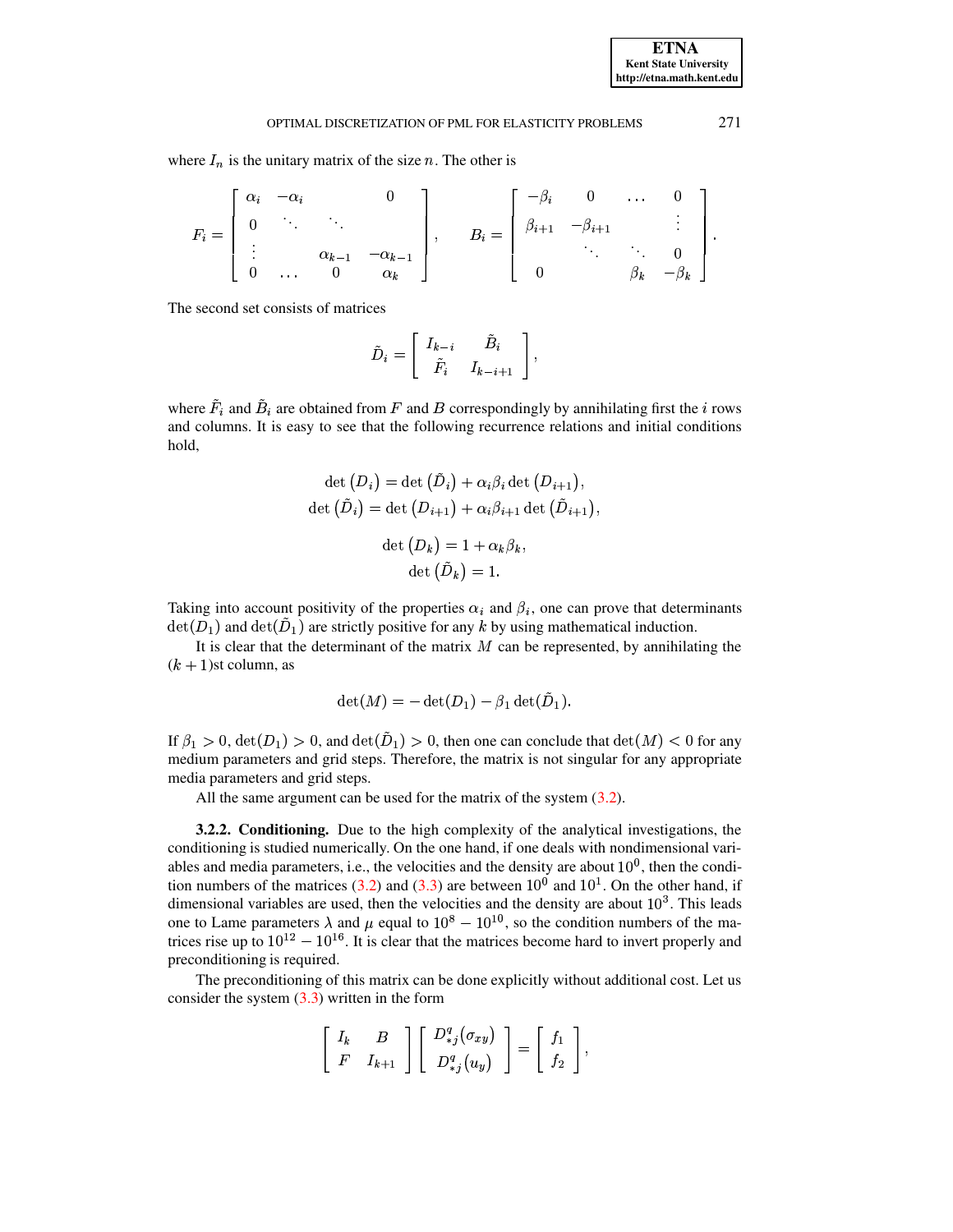where vectors

$$
D_{*j}^{q}(\sigma_{xy}) = (D_{0j}^{q}(\sigma_{xy}), \ldots, D_{k-1j}^{q}(\sigma_{xy}))^{T}
$$
  

$$
D_{*j}^{q}(u_{y}) = (D_{0j}^{q}(u_{y}), \ldots, D_{kj}^{q}(u_{y}))^{T},
$$

and the right-hand sides  $f_1$  and  $f_2$  are defined by the system. Their exact representation is not required for subsequent considerations, so we omit it. The matrices  $F$  and  $B$  were introduced in the previous section. Let us consider the linear transform

$$
\left[\begin{array}{cc} \frac{1}{\sqrt{v_s}}I_k & 0\\ 0 & \sqrt{v_s}I_{k+1} \end{array}\right] \left[\begin{array}{cc} I_k & B\\ F & I_{k+1} \end{array}\right] \left[\begin{array}{cc} \sqrt{v_s}I_k & 0\\ 0 & \frac{1}{\rho\sqrt{v_s}}I_{k+1} \end{array}\right] = \left[\begin{array}{cc} I_k & \tilde{B} \\ \tilde{F} & I_{k+1} \end{array}\right].
$$

The matrices  $\tilde{B}$  and  $\tilde{F}$  are

$$
\tilde{B} = \left[\begin{array}{cccc} \tilde{\beta}_1 & -\tilde{\beta}_1 & 0 \\ & \ddots & \ddots \\ 0 & & \tilde{\beta}_k & -\tilde{\beta}_k \end{array}\right], \qquad \tilde{F} = \left[\begin{array}{cccc} -\tilde{\alpha}_0 & 0 & \cdots & 0 \\ \tilde{\alpha}_1 & -\tilde{\alpha}_1 & & \vdots \\ & 0 & \ddots & \ddots & 0 \\ \vdots & & \tilde{\alpha}_{k-1} & -\tilde{\alpha}_{k-1} \\ 0 & \cdots & 0 & \tilde{\alpha}_k \end{array}\right],
$$

where  $\alpha_0 = h_x/(\tau v_s)$ ,  $\alpha_i = v_s/h_i$ , and  $\beta_i = v_s/\hat{h}_i$ ,  $i = 1, ..., k$ . Let us reall that the construction of the optimal grid was performed for the dimensionless problem, i.e.,  $v_s = 1$ . Denote  $h_i^0$  as the steps corresponding to this problem. In order to use the grid for the problem with physical parameters, the steps should be stretched as  $h_i = v_s h_i^0$ . The statements presented allow one to conclude that the preconditioning described above maps the matrix to the one corresponding to the dimensionless problem. Consequently, the condition number of a new matrix is about  $10^0 - 10^1$  and this matrix can be inverted easily.

A slightly modified procedure can be applied to the system (3.2) after changing  $v_s$  to  $v_p$ . In this case, the steps of the optimal discretization presented above should be multiplied by the factor  $v_p/v_s \approx \sqrt{3}$ . Because the ratio is about  $10^0$ , this does not have a strong effect on the condition number of the matrix.

Taking everything into account, one can compute the optimal discretization of the PML for the dimensionless problem. With the help of the given steps, one is able to construct the matrices  $(3.2)$  and  $(3.3)$  without coming back to the physical scale. One should also mention that computations of the square roots of the velocities can be avoided, so this preconditioning does not increase complexity of the problem.

<span id="page-14-0"></span>**4. Numerical experiments.** In order to illustrate the approach, two types of the numerical experiments were performed.

The first experiment was done to investigate the reflection coefficients connected with the interface between the target area and the PML. Due to the difference between the f-d velocity and the velocity introduced by differential statement, these coefficients depend on discretizations of both the PML and the target area. The numerical investigation of the reflections was performed for homogenous media. The computational domain was 3000 meters in the horizontal direction and 1500 meters in the vertical direction. The source was placed at a distance of two wavelengths from both the lower and the right boundaries. The signal was recorded along the horizontal line at a depth of 750 meters. This geometry allowed us to deal with the reflections from the bottom boundary for a wide range of incident angles from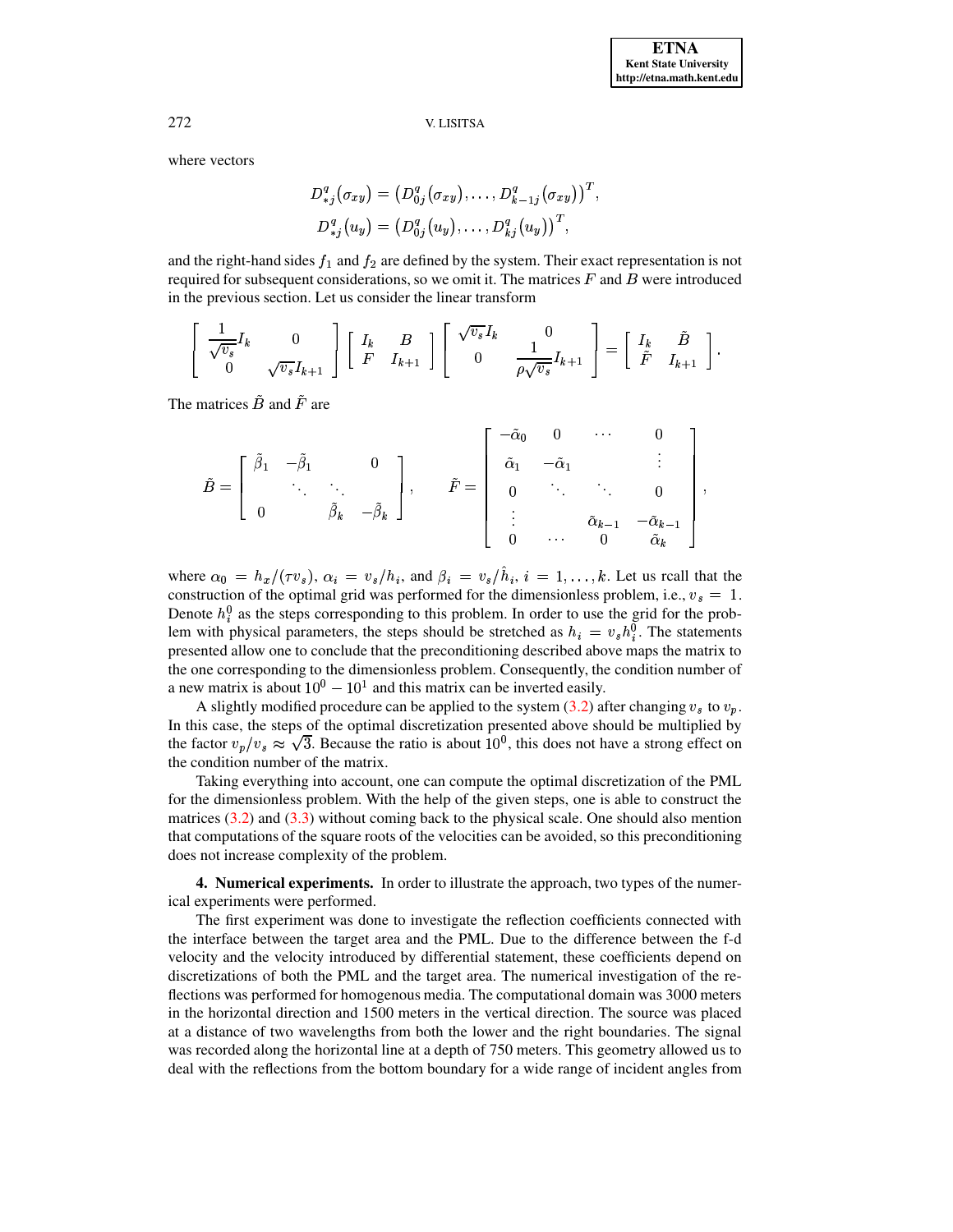0 to  $5\pi/12$ . The parameters of the medium were:  $v_p = 4000 \, m/s$ ,  $v_s = 2300 \, m/s$ , and the density  $\rho = 2500 kg/m^3$ . The Ricker pulse with dominant frequency of 30 Hz was used as a source function. As soon as it is possible to emit P- and S-waves separately in the isotropic medium, the experiments were performed for each wave independently. The discretizations of the regular domain were 20, 35, and 70 points per wavelength (ppw). The Courant stability ratio was 0.7. The number of points inside the PML varied from 3 to 15. Figures [4.1–](#page-15-0)[4.3](#page-16-0) represent the averaged reflection coefficients in percent for over all incident angles, i.e., for angles between 0 and  $5\pi/12$ . One can see the exponential decay of the reflections when the width of the PML increases. Nevertheless, the reflection coefficients converge to some nonzero limit. This limit is due to difference between the true velocity which was used to construct the PML discretization and the f-d velocity in the propagative part, and decreases from 0.5% to 0.05% as we refine the grid from 20 ppw to 75 ppw.



<span id="page-15-0"></span>FIG. 4.1. *Averaged reflection coefficients in percent as a function of PML's depth measured in points. The grid inside the target area has 20 ppw.*



FIG. 4.2. *Averaged reflection coefficients in percent as a function of PML's depth measured in points. The grid inside the target area has 35 ppw.*

A similar experiment was performed for the surface wave which appears if the source is situated close enough to the free surface. The series of experiments was done for the source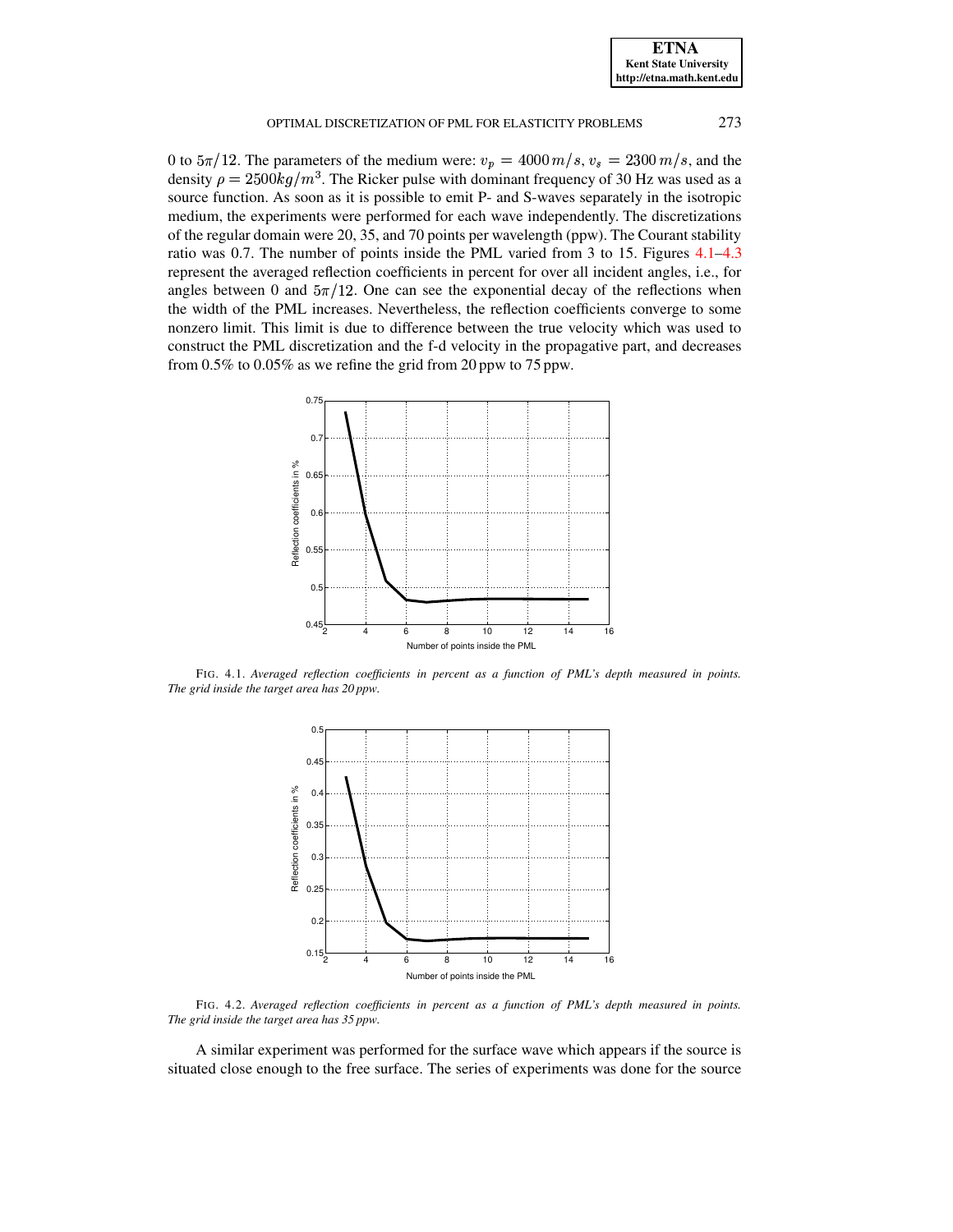



<span id="page-16-0"></span>FIG. 4.3. *Averaged reflection coefficients in percent as a function of PML's depth measured in points. The grid inside the target area has 70 ppw.*

located at the depth of one tenth of dominant wavelength. Such geometry guarantees the existence of a strong surface wave. The incident angle for this wave is about zero, so only the discretizations of both PML and target area varied. The result for this wave coincided with the ones presented for the P- and S-waves. A Rayleigh wave usually has high amplitude and short wavelength. Hence, its reflections from the PML, according to the experiments performed, can be even stronger than the efficient signal propagated inside the target area. This shows the restriction of the present approach. In order to perform a simulation with near-surface sources, a fine grid with more than 70 ppw for the surface wave should be used in horizontal direction at least in vicinity of the PML's interface.

It is known that the classical PML is stable for isotropic acoustic problem; however, mild instability may occur in some layered elastic media. At the same time, analytical investigation of the PML's stability is an individual and nontrivial problem. So here we will not attempt it and will restrict ourselves to the numerical experiments only. The second type of experiment was performed for numerical investigation of the PML's stability. The first set of experiments was performed for homogenous media. The target area used for these experiments was 1000 meters over 1000 meters. The elastic velocities were  $v_p = 4000$  meters per second,  $v_s =$ 2300 m/s, and the density  $\rho = 2500 \text{ kg/m}^3$ . The Ricker pulse with dominant frequency 30 Hz was used as a source. It was located exactly at the center of the domain. The equidistant discretization of the target area with 20 ppw for the S-wave was performed. This grid provided about 35 ppw for the P-wave. The Courant stability ratio was 1 for the P-wave. The PML was introduced at all the boundaries except one where the free-surface boundary conditions were exploited. The elastic energy inside the domain was registered at all instants when the source had already stopped radiating. The energy level would not have changed if no PML had been used. In presence of PML, the energy decayed each time when a wave came into the PML. This effect can be observed in Figure [4.4,](#page-17-0) which represents the change of energy or energy profile depending on the time of computation. When the instability was taking place, the energy began growing exponentially; see Figure [4.4.](#page-17-0) The figure represents the energy profile for PML with 3 points. The experiment was performed for a long enough time for the instability effect to be seen. Figure [4.5](#page-17-1) represents the times when the energy achieves its minimum. After this moment, the effect of instability begins to play the principal role on the results. One can see that the time when instability appears increases exponentially with respect to the number of points used inside the PML.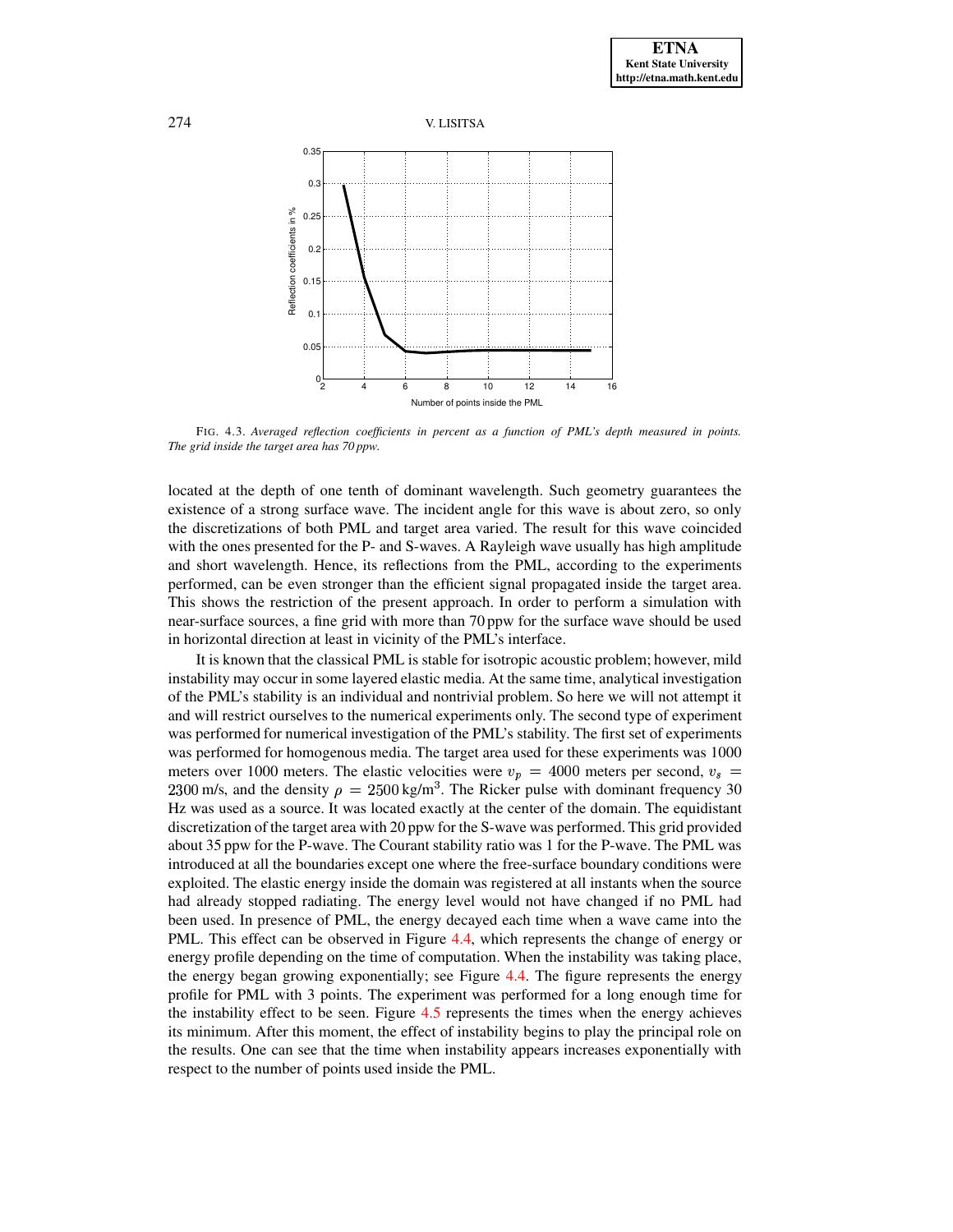

<span id="page-17-0"></span>FIG. 4.4. Total elastic energy inside the target area as a function of time. PML has 3 points. Horizontal axis *represents time in seconds, vertical one denotes the energy level.*



<span id="page-17-1"></span>FIG. 4.5. Time when the energy achieved its minimum (vertical axis) as a function of the number of grid points *inside the PML (horizontal axis). Experiment was performed for homogenous media.*

The second set of experiments for numerical investigation of the PML's stability was performed for layered media. The model is represented in Figure [4.6.](#page-18-0) It consisted of three thick layers with the same depth of about 333 meters whose properties vary strongly. The media parameters inside the top one were  $v_p = 2000$  m/s,  $v_s = 1300$  m/s, and  $\rho = 2000$  kg/m<sup>3</sup>; the parameters in the middle one were  $v_p = 4000$  m/s,  $v_s = 2300$  m/s, and  $\rho = 2500$  kg/m<sup>3</sup>, and the bottom one had  $v_p = 3200$  m/s,  $v_s = 2000$  m/s, and  $\rho = 3000$  kg/m<sup>3</sup>. The Ricker pulse with dominant frequency 30 Hz was used as a source and it was placed at point (500, 100). One can see that the thicknesses of the layers were much higher than the minimal wavelength. Figure [4.7](#page-18-1) represents the time when energy achieved its minimum with respect to the number of points inside the PML. These experiments show appropriate coincidence of the time when instability appears with the one for homogenous media. The difference of time scales in Figures [4.5](#page-17-1) and [4.7](#page-18-1) appears due to the different number of grid points used in the two experiments and rapid exponential growth of the functions. It should be mentioned that realistic geophysical experiments are not performed for such long times, so the proposed PML's construction can be considered stable for appropriate times.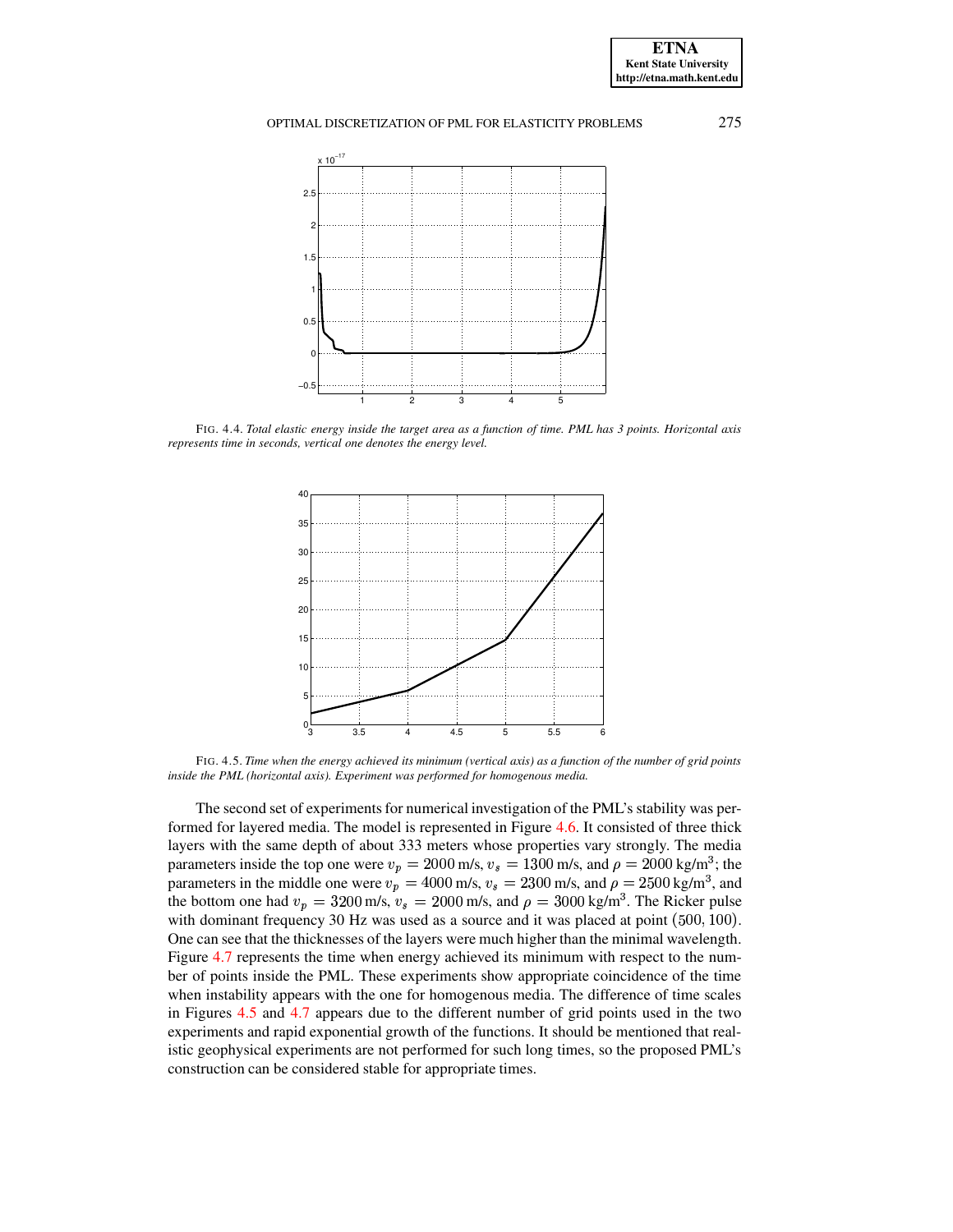



FIG. 4.6. *The model for the layered media experiment.*

<span id="page-18-0"></span>

<span id="page-18-1"></span>FIG. 4.7. Time when the energy achieved its minimum (vertical axis) as a function of the number of grid points *inside the PML (horizontal axis). Experiment was performed for layered media containing three thick layers.*

**5. Conclusions.** The optimal grid approach is extended to the elasticity problem. Optimal PML is developed for homogenous media and supported with all necessary proofs. This PML allows one to reach suitable reduction of the reflections for all incident angles. In the presence of no surface wave, the approach can be efficiently used for domain truncation problems for elasticity. In case of a near-surface source, optimal PML can be used together with grid refinement techniques in the vicinity of the interface to get rid of the surface wave. This approach makes it possible to totally decrease the computational time because the high precision of the solution can be reached using a small number of grid points.

According to the experiments presented, the time when instability exerts a strong influence on the solution depends on the number of grid points inside the PML zone. Moreover, this time increases exponentially as a function of thickness of the PML's discretization. In spite of the fact that the experiments presented demonstrate appropriate convergence and stability properties of the PML for layered media, they do not prove its stability for arbitrary inhomogenous media. Therefore, all necessary theoretical investigations of the optimal PML stability should be done.